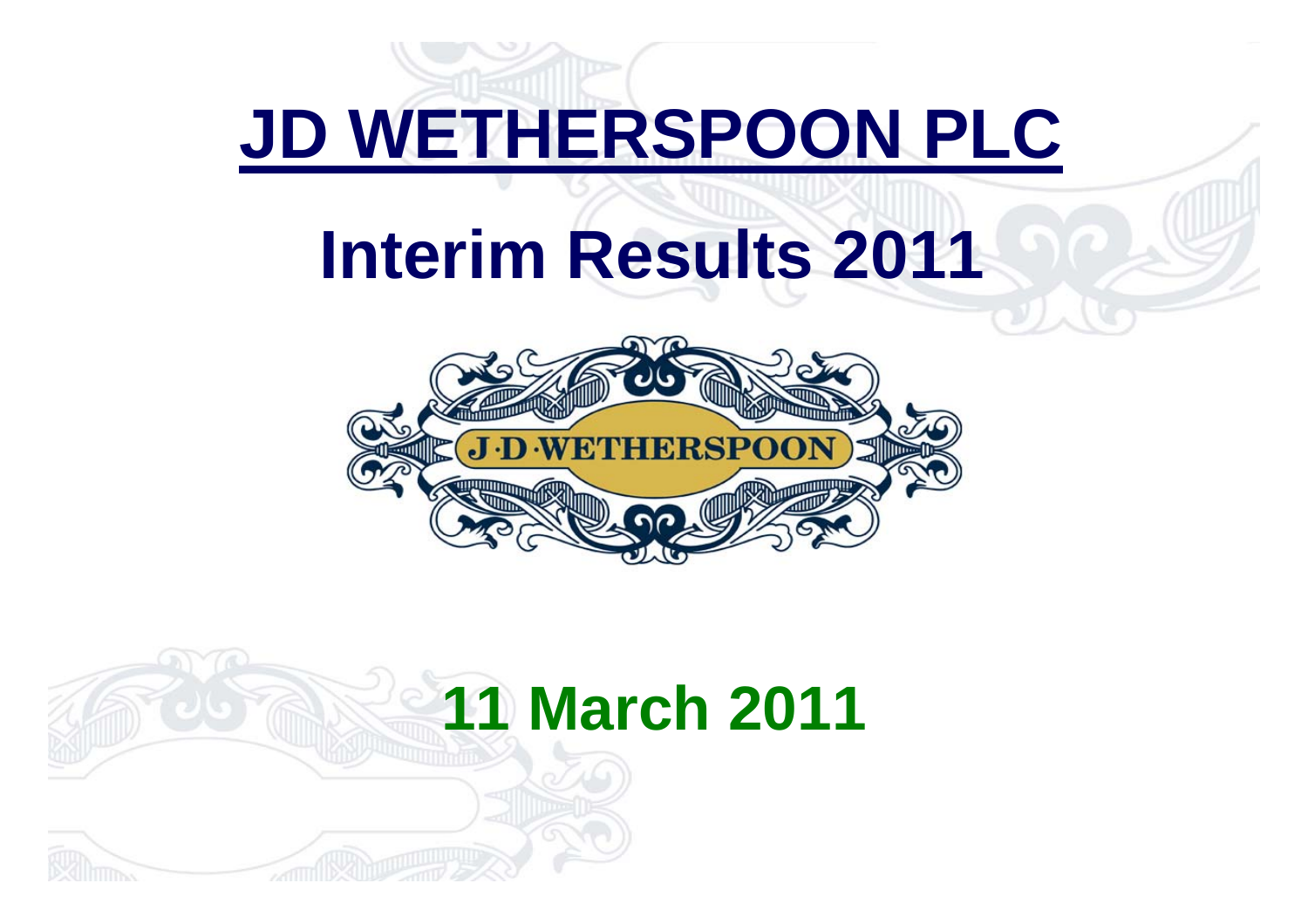## Highlights  $-$ Six Months to 23 January 2011

- O
- O
- O
- O
- O
- Ő Free cash flow per share up 7.2% to 16.4p
- $\bullet$ Dividend per share 2000 and 4p (2010: 19p)

Turnover up 7.6% to £525.4m

Operating profit and the contract of the UP 1.4% to £49.6m

Operating margin down 0.6% to 9.4%

Profit before tax down 11.0% to £32.2m

Earnings per share down 9.1% to 15.9p

Strong sales growth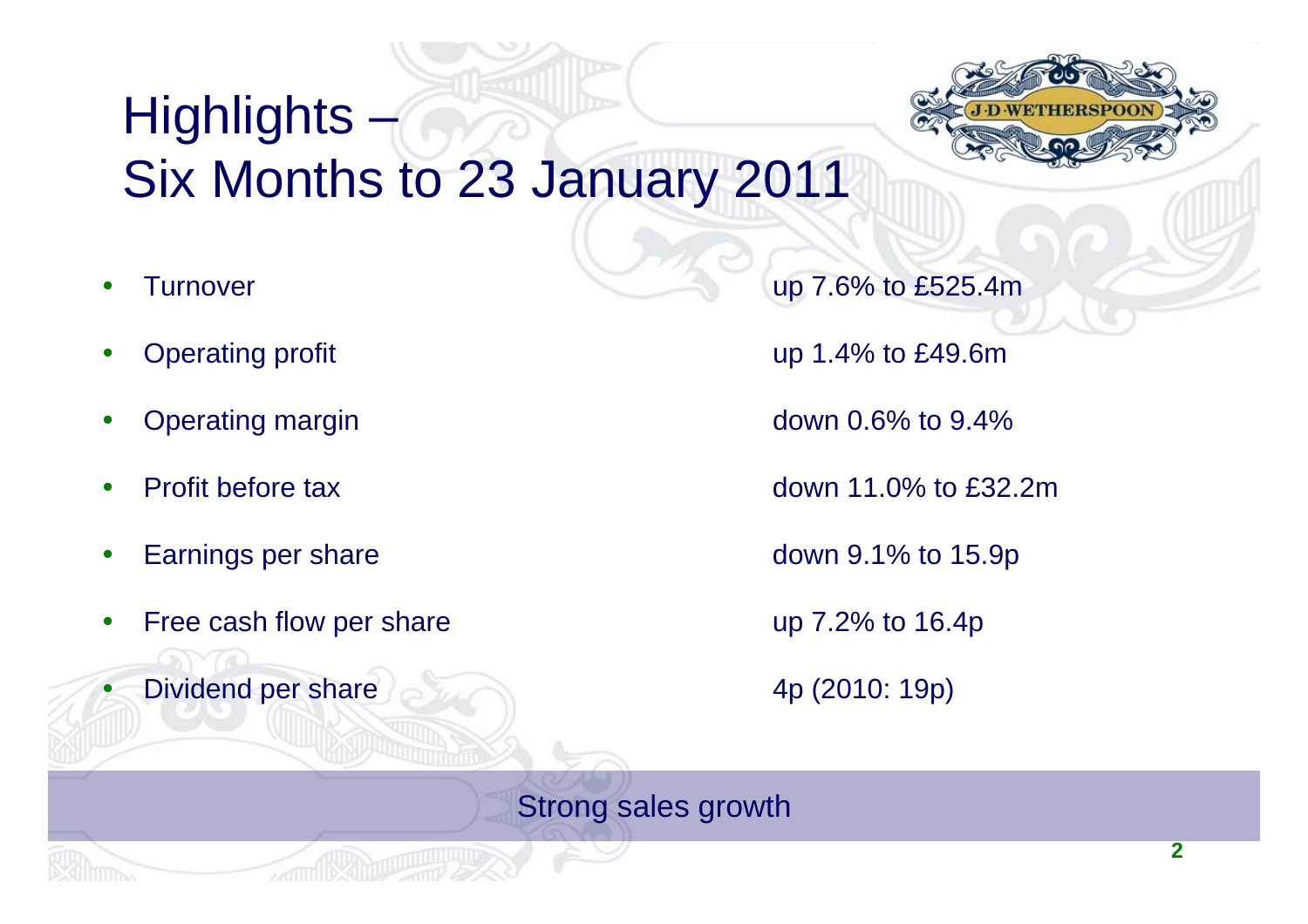

# **Kirk Davis – FD**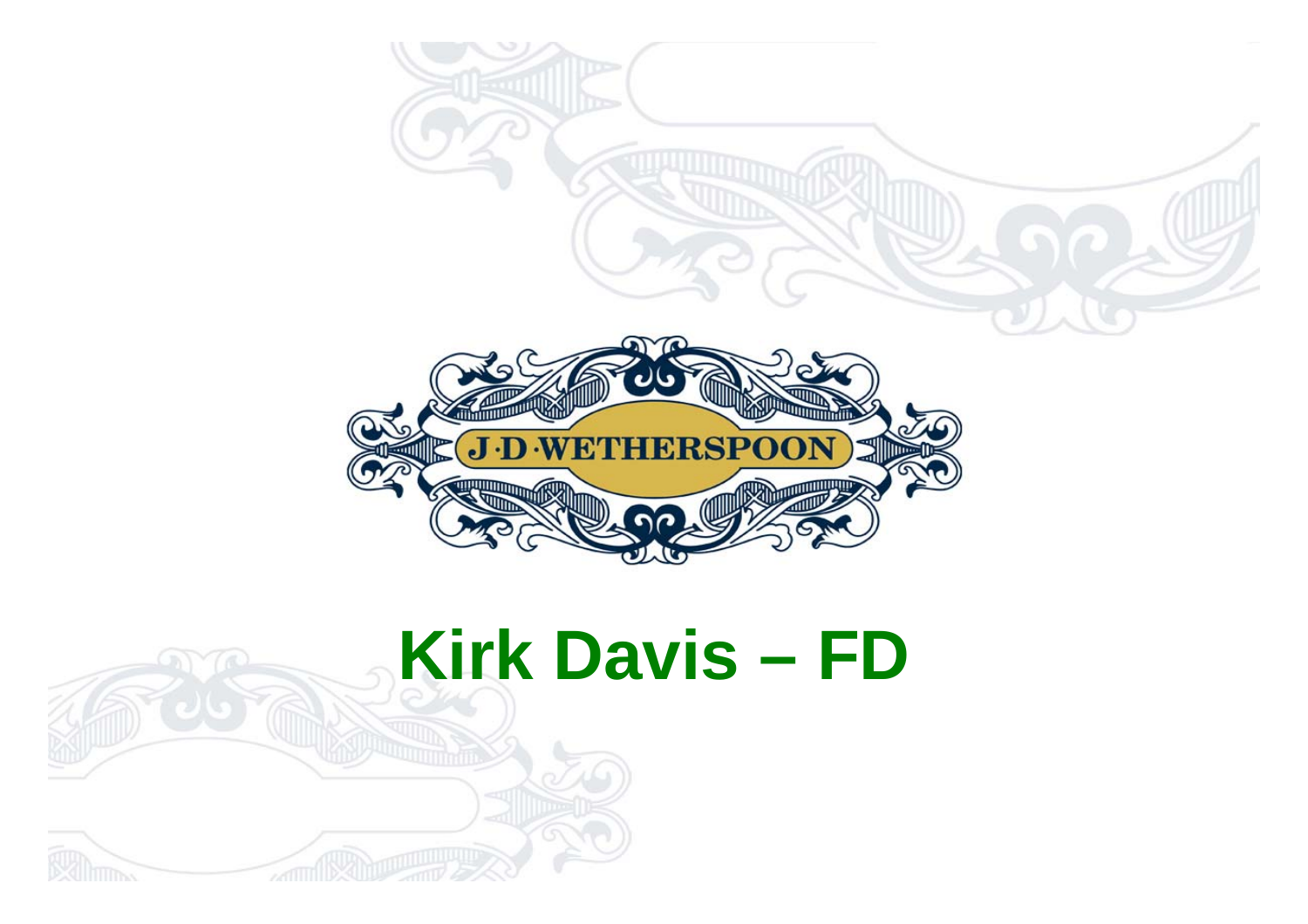### **Average Sales Per Pub Week (including VAT)**





Strongest average pub sales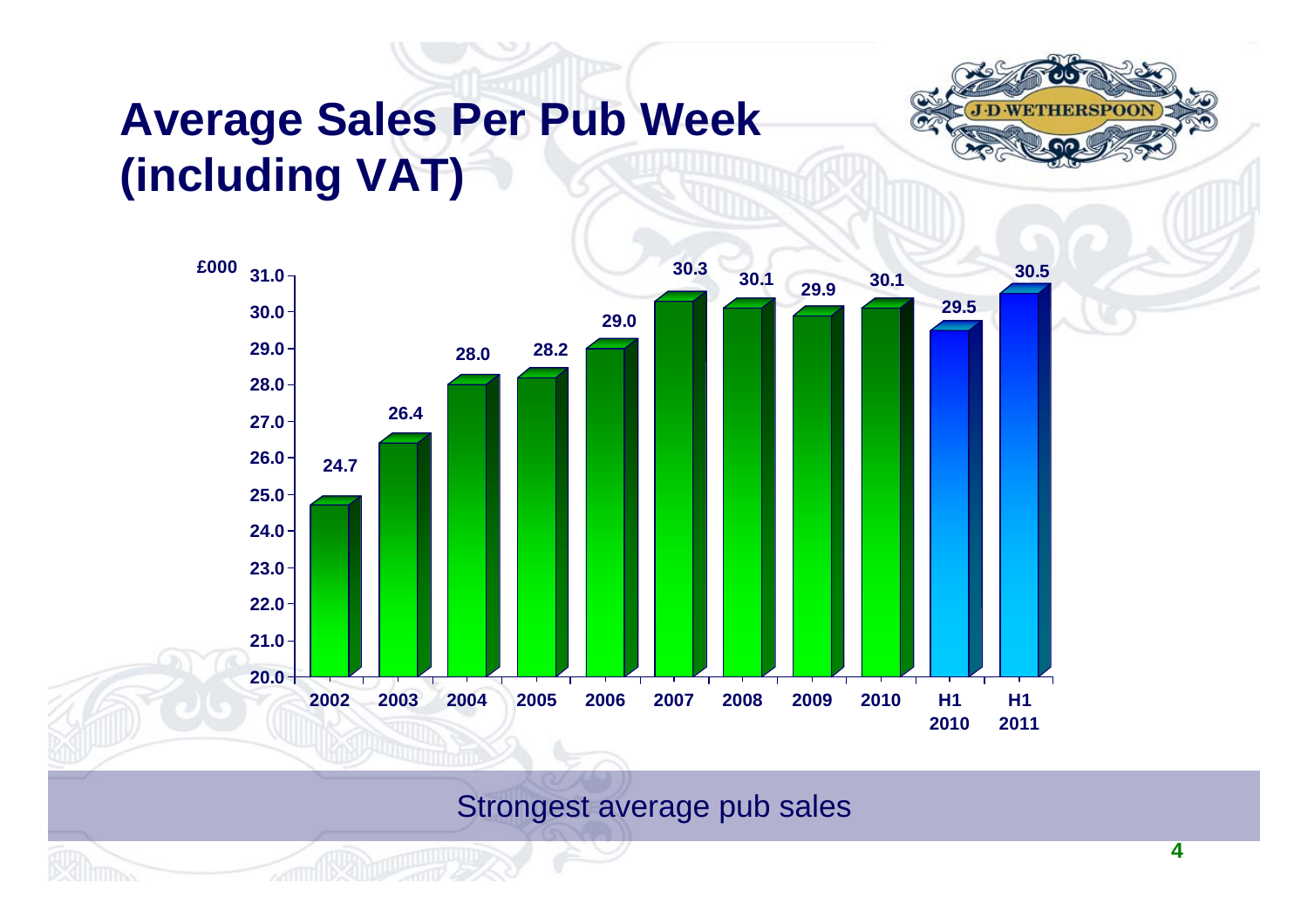### **Like for Like Sales/Profits**



| $\frac{0}{0}$             | H1 2011 | H1 2010 | H <sub>2</sub> 2010 | 2010    | 2009   | 2008   | 2007    |
|---------------------------|---------|---------|---------------------|---------|--------|--------|---------|
| <b>Bar</b>                | $+0.6$  | $+0.1$  | $-1.6$              | $-0.8$  | $+2.5$ | $-4.3$ | $+3.3$  |
| Food                      | $+7.4$  | $-2.1$  | $+2.2$              | $+0.1$  | $-0.4$ | $+7.9$ | $+12.6$ |
| <b>Machines</b>           | $-3.8$  | $+14.1$ | $+10.1$             | $+12.1$ | $-7.5$ | $-5.8$ | $+2.7$  |
| <b>Total LFL</b><br>sales | $+2.3$  | $+0.1$  | $+0.1$              | $+0.1$  | $+1.2$ | $-1.1$ | $+5.6$  |
| <b>LFL profits</b>        | $-3.0$  | $+0.5$  | $-4.6$              | $-2.0$  | $-1.7$ | $-6.6$ | $+7.0$  |

Like for likes driven by strong food growth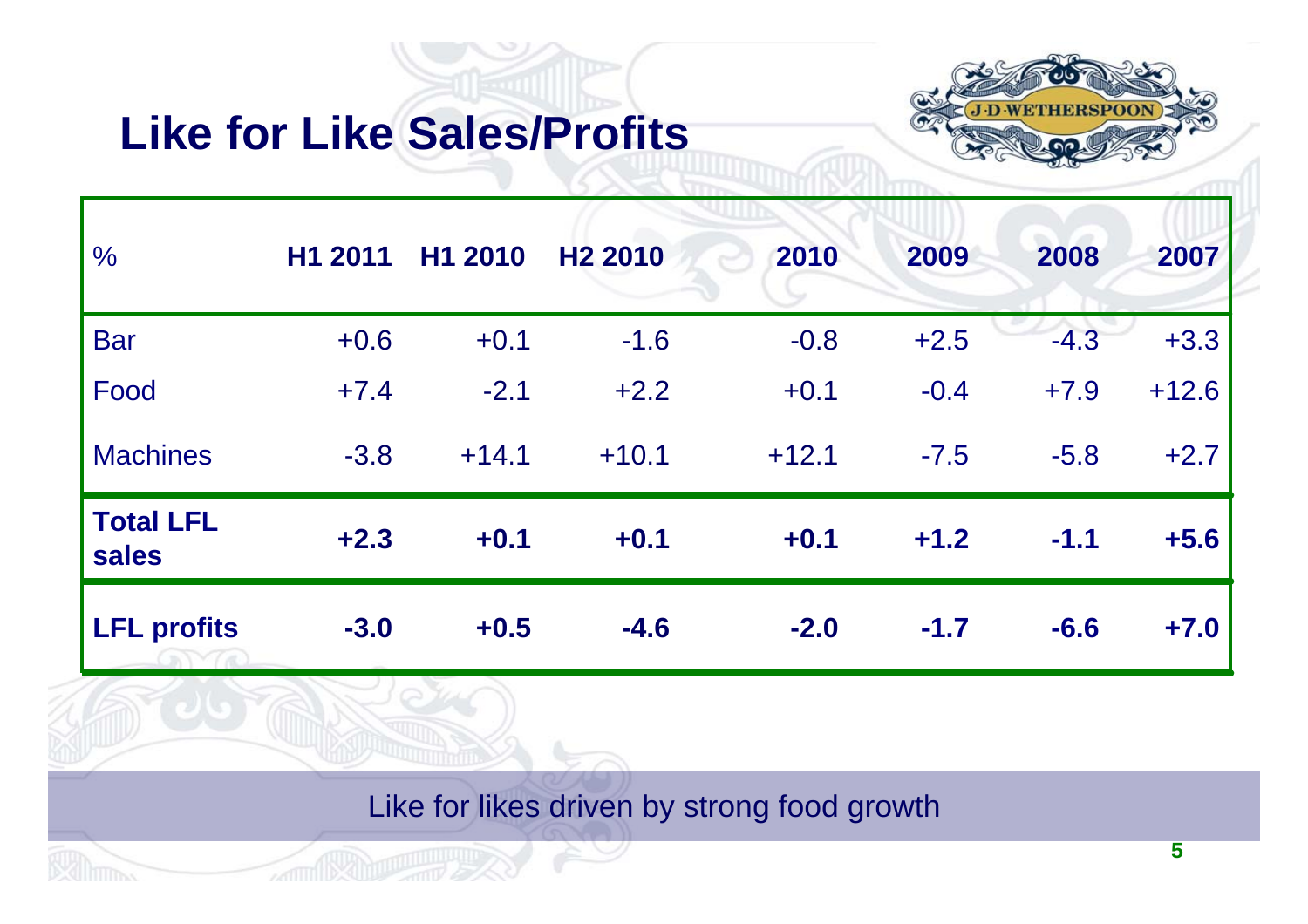### **Operating Margin**



- $\bullet$  Gross margin broadly maintained – Tax increases absorbed
- $\bullet$  Staff costs higher
	- Investment in earlier opening and catering
- $\bullet$  Operating costs
	- Investment in enhancements to the operation
- $\bullet$ Depreciation lower as % of sales

Net decrease in underlying operating margin c60 basis points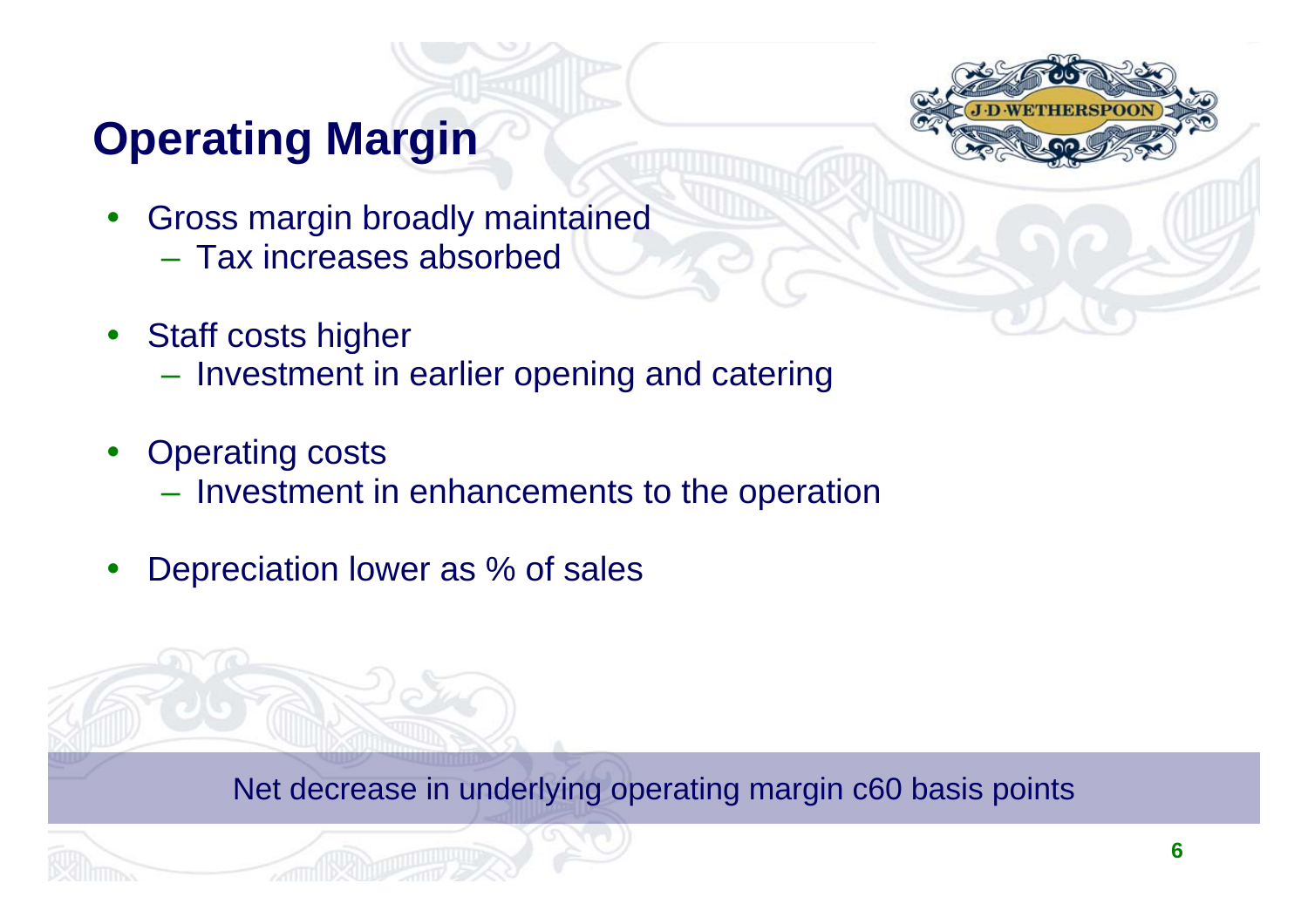## **Operating Margin - Summary**



|                             | H1 2011<br>£000 | H1 2011<br>$%$ of<br><b>Sales</b> | H1 2010<br>£000 | H1 2010<br>$%$ of<br><b>Sales</b> |
|-----------------------------|-----------------|-----------------------------------|-----------------|-----------------------------------|
| <b>Turnover</b>             | 525,364         |                                   | 488,132         |                                   |
| Pub profit (pre repairs)    | 110,273         | 21.0                              | 107,125         | 22.0                              |
| <b>Repairs</b>              | (17, 726)       | (3.4)                             | (16, 953)       | (3.5)                             |
| <b>Head office costs</b>    | (19, 152)       | (3.7)                             | (17,604)        | (3.6)                             |
| <b>Share Incentive Plan</b> | (2,271)         | (0.4)                             | (1,537)         | (0.3)                             |
| <b>Depreciation</b>         | (21, 555)       | (4.1)                             | (22, 176)       | (4.6)                             |
|                             |                 |                                   |                 |                                   |
| <b>Operating Profit</b>     | 49,569          | 9.4                               | 48,855          | 10.0                              |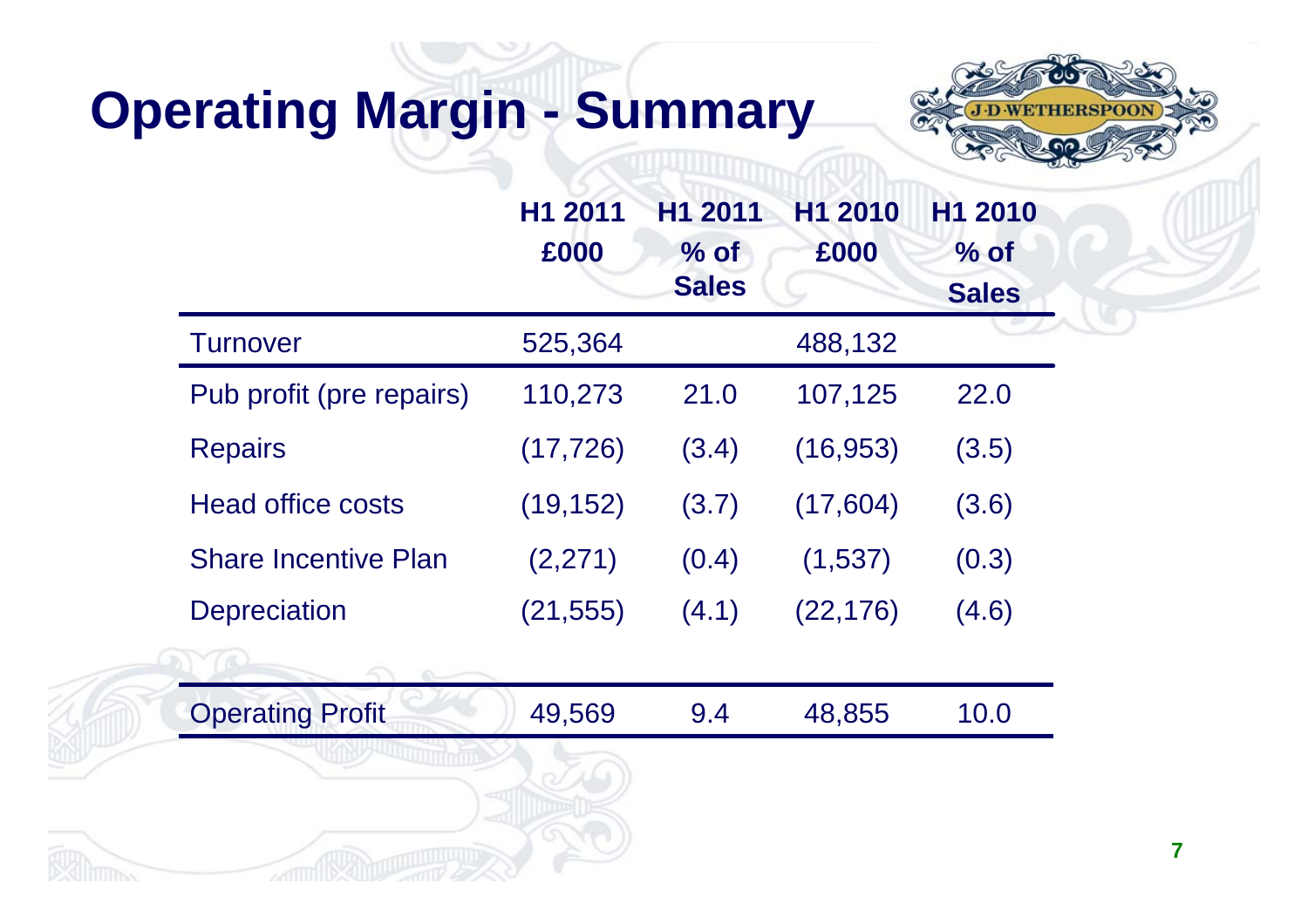## **Allocation of Resources**





Focus on new openings and reinvestment programme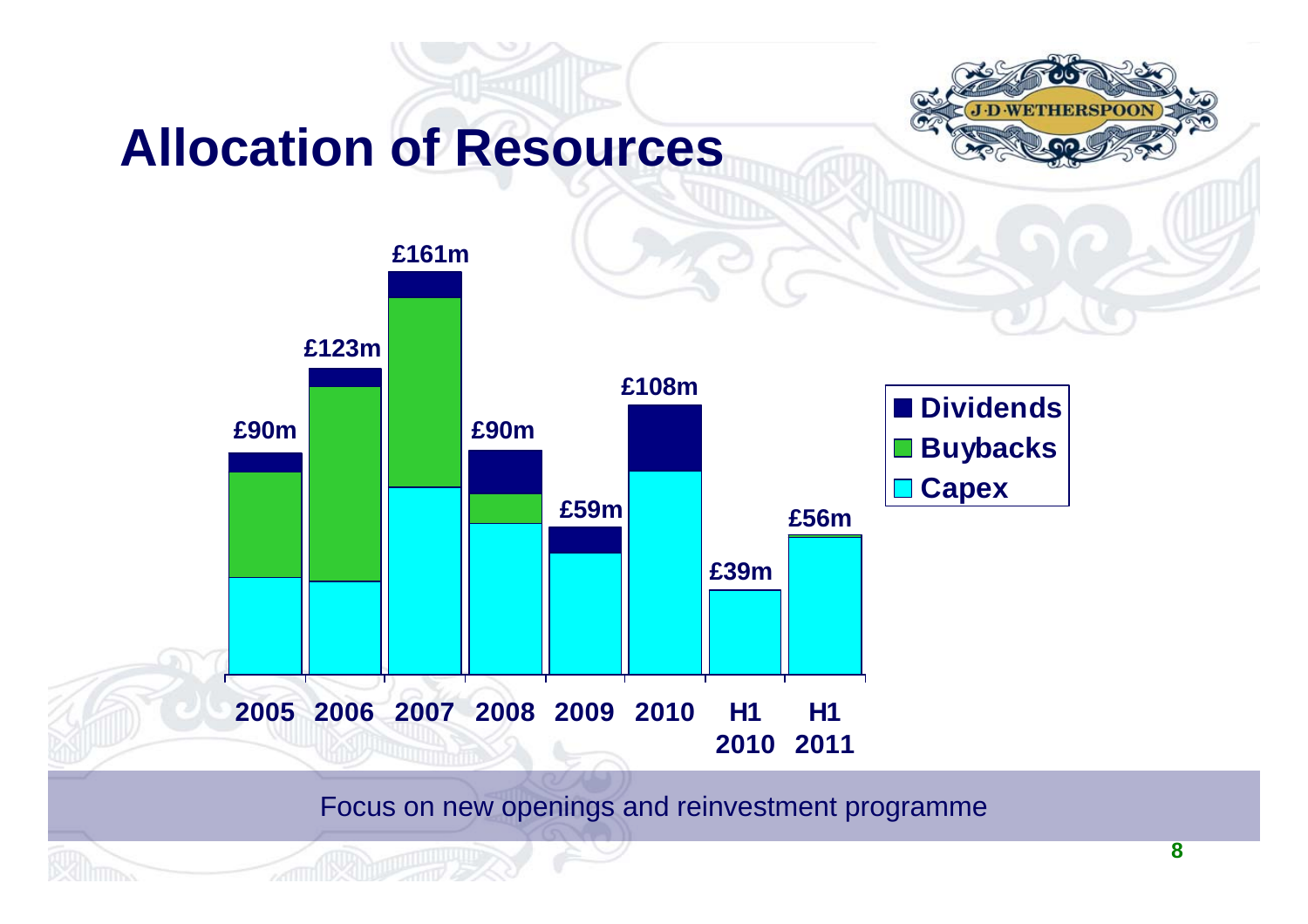### **Capital Expenditure**



|                                    |                     | <b>HY11</b><br>£m | <b>HY10</b><br>£m |
|------------------------------------|---------------------|-------------------|-------------------|
| Acquisition and developments costs | <b>Current year</b> | 37.8              | 22.2              |
|                                    | <b>Future year</b>  | 0.5               | 2.1               |
|                                    | New openings        | 38.3              | 24.3              |
| <b>Fixtures and fittings</b>       |                     | 6.6               | 4.7               |
| <b>Refurbishments</b>              |                     | 3.6               | 3.3               |
| IT & related projects              |                     | 6.4               | 1.5               |
|                                    | <b>Reinvestment</b> | 16.6              | 9.5               |
| <b>Total</b>                       |                     | 54.9              | 33.8              |

#### Investment in new till system and improving facilities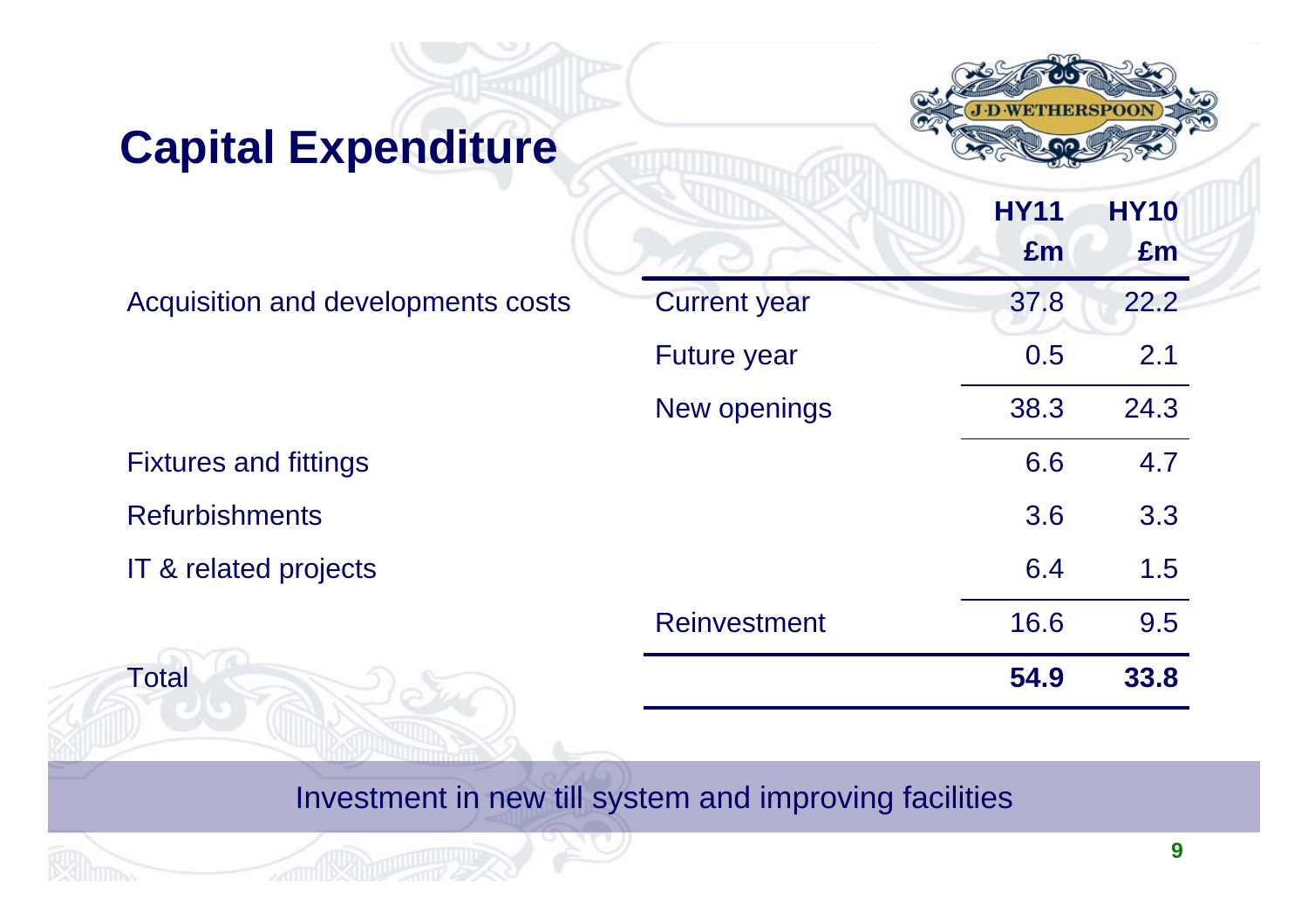### **Movement in Net Debt inc. Finance leases**



|                           | £m      |
|---------------------------|---------|
| FY <sub>10</sub> Net debt | 388.4   |
| Free cash flow            | $-22.7$ |
| New pub capex             | 38.3    |
| Share buy backs           | 1.2     |
| Other                     | 0.9     |
| HY11 Net debt             | 406.1   |

 Free cash flow increased to £22.7m (2010: £21.3m).

- Increase in cash from operations due to working capital benefits in current period offset by increased investment in existing pubs
- $\bullet$  Total net bank borrowing (including finance leases) of £406.1m, an increase of £17.7m in the last 6 months (July 2010: £388.4m)

Increase in net debt inc. finance leases due to new pubs and refurbishments

 $\bullet$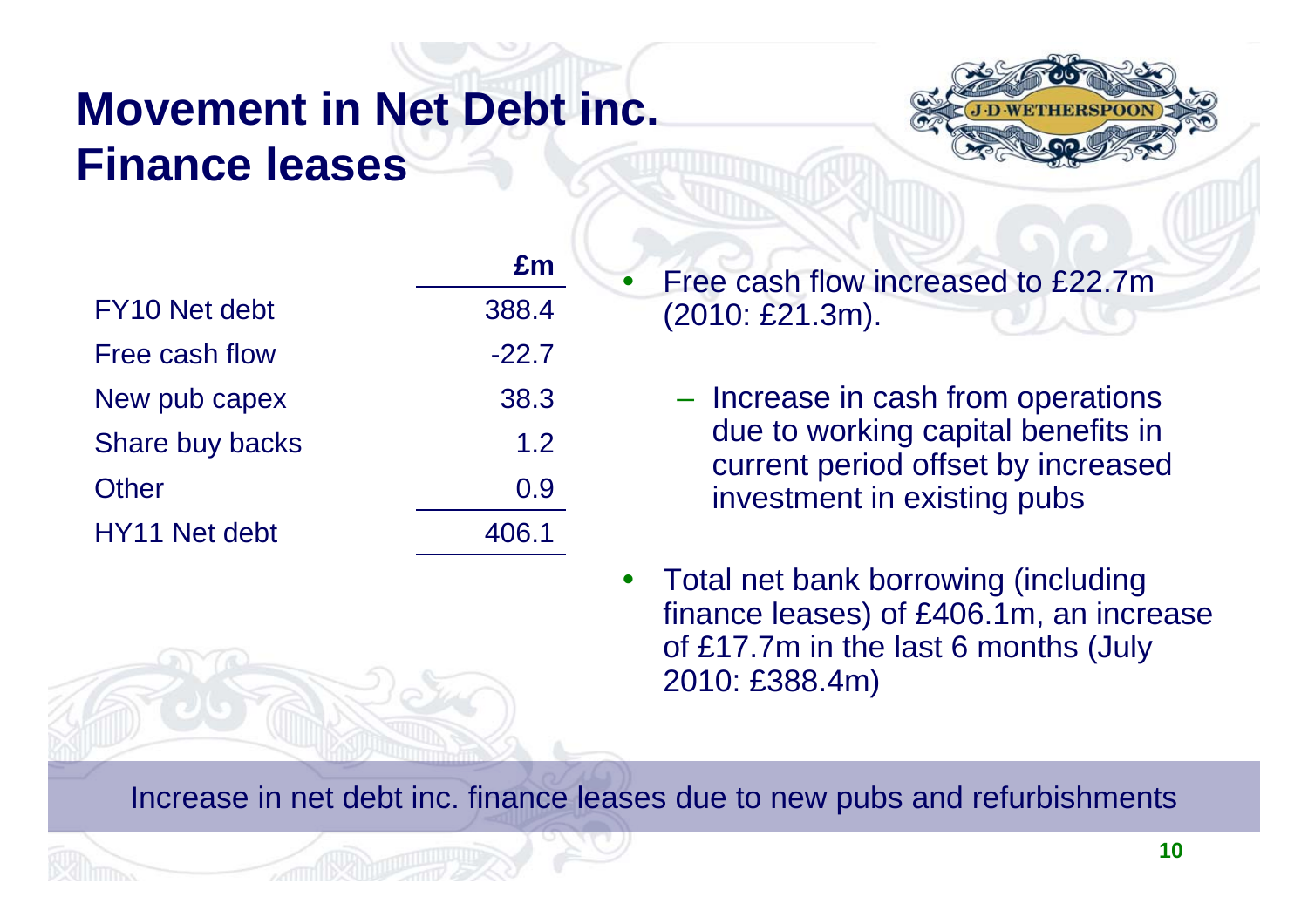### **Debt Position**



**H1 2011 H1 2010 FY 2010**

| Net debt/ EBITDA                       | <b>2.8</b> | 2.7 | 2.7 |
|----------------------------------------|------------|-----|-----|
| Interest cover (times)                 | 2.9        | 3.9 | 3.4 |
| Fixed charge cover (times) – statutory | 1.6        | 1.8 | 1.8 |
| - excluding                            | 2.1        | 2.4 | 2.3 |

depreciation

Resilient performance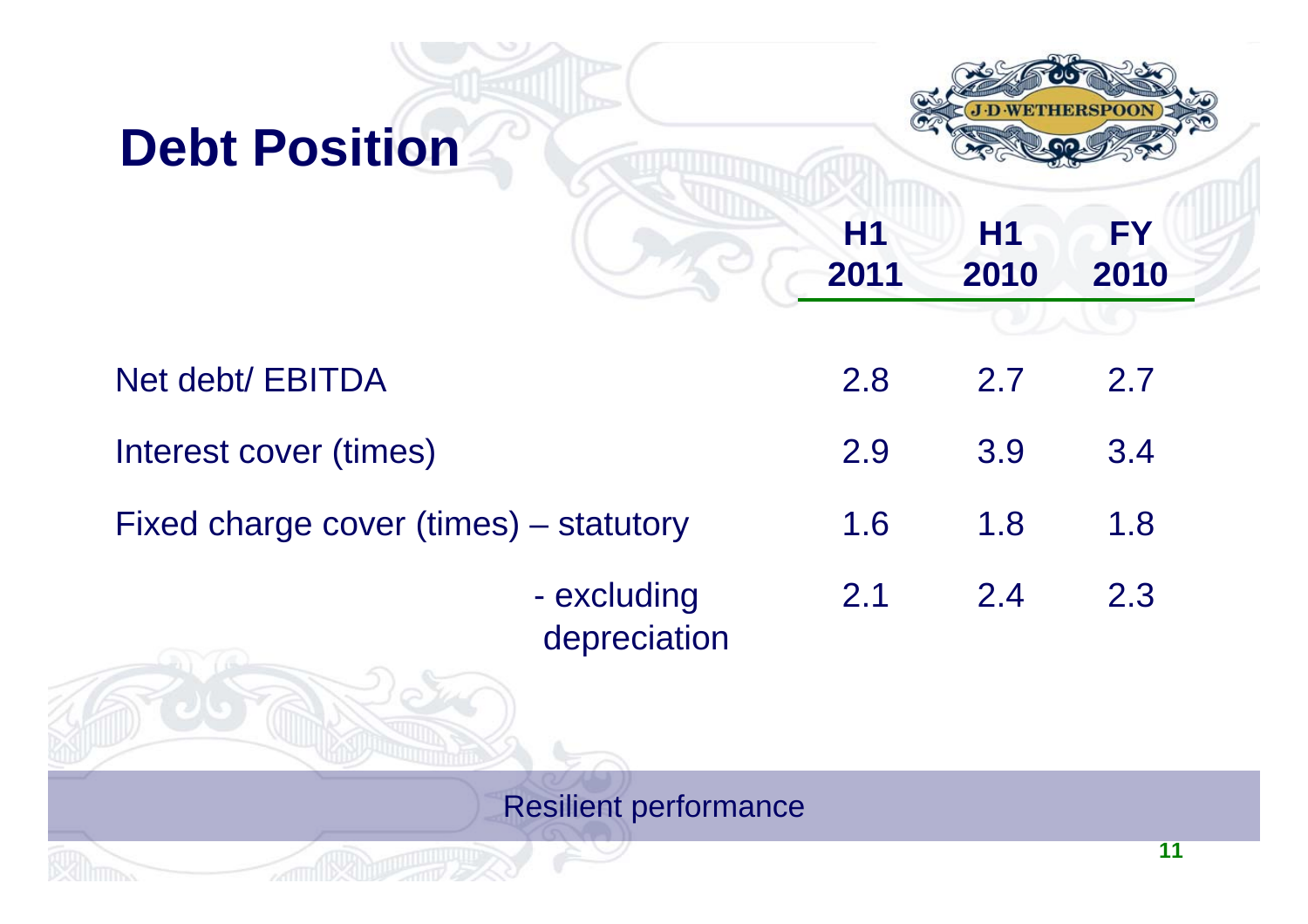## **Dividends**



- $\bullet$  4p interim dividend (2010:19p including 7p special dividend)
	- Dividend cover is 4.0 times
	- Dividend yield is 0.9%
- $\bullet$ Paid on 25<sup>th</sup> May 2011

Dividend reinstated at previous level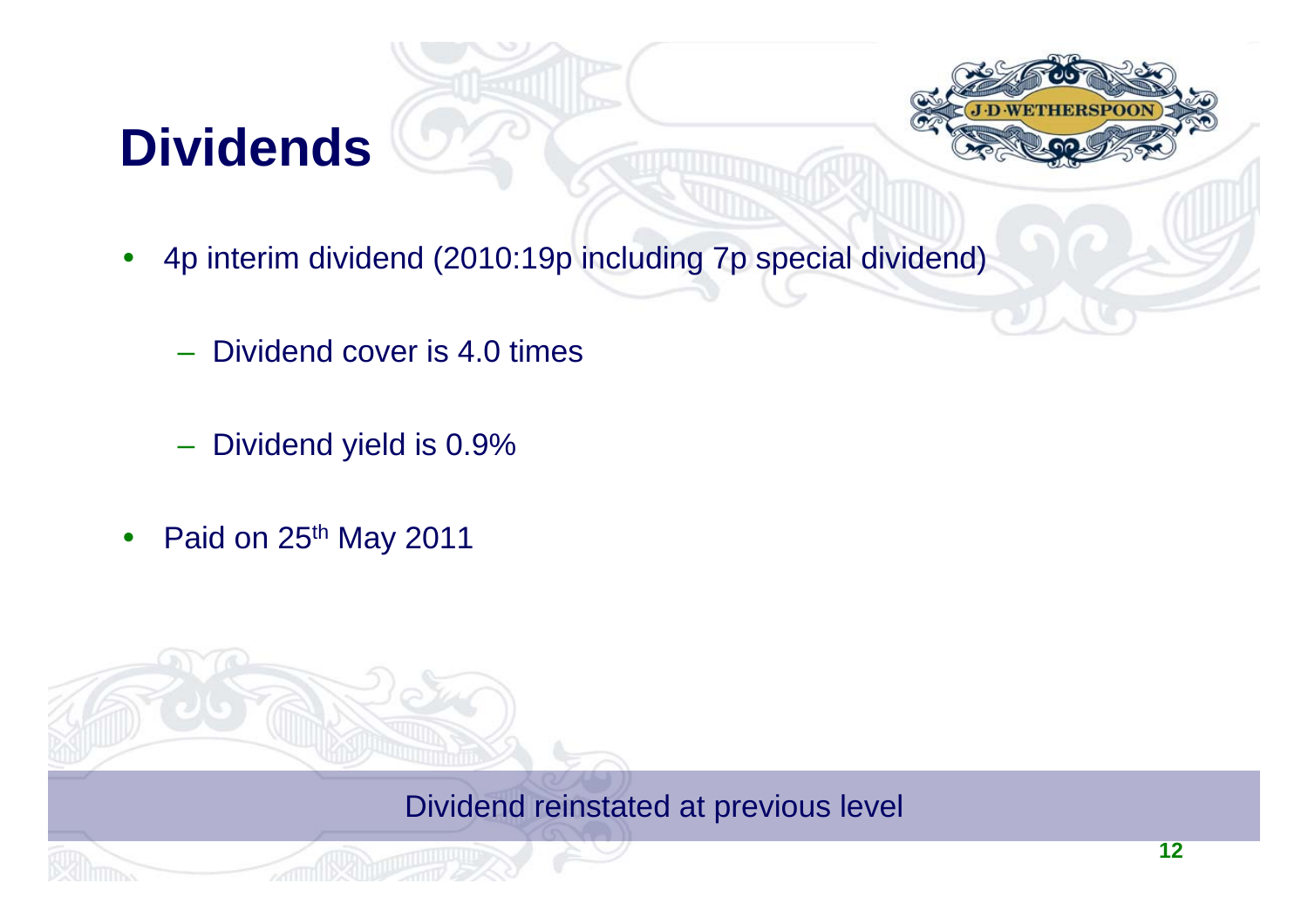### Financial Summary

- $\bullet$ Strong sales result
- $\bullet$  Operating margin decline reflects ongoing investment and cost pressures
- $\bullet$ Continued strong cash generation
- $\bullet$  Strong financial position – facilitating ongoing pub opening programme

 $\bullet$  Unutilised banking facilities and cash balances of £151.4m as at 23 January 2011 (July 2010: £170.5m)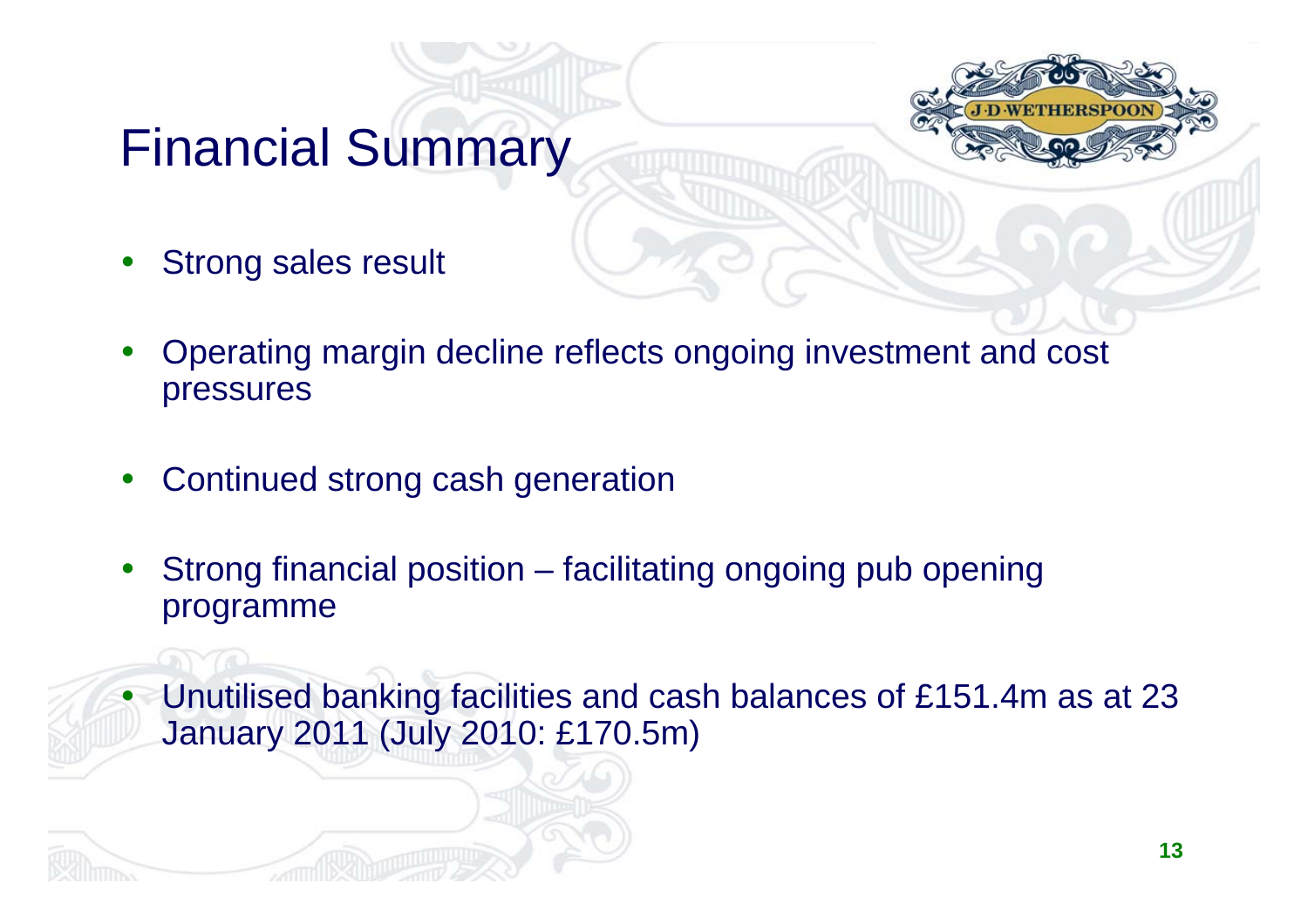

# **John Hutson - CEO**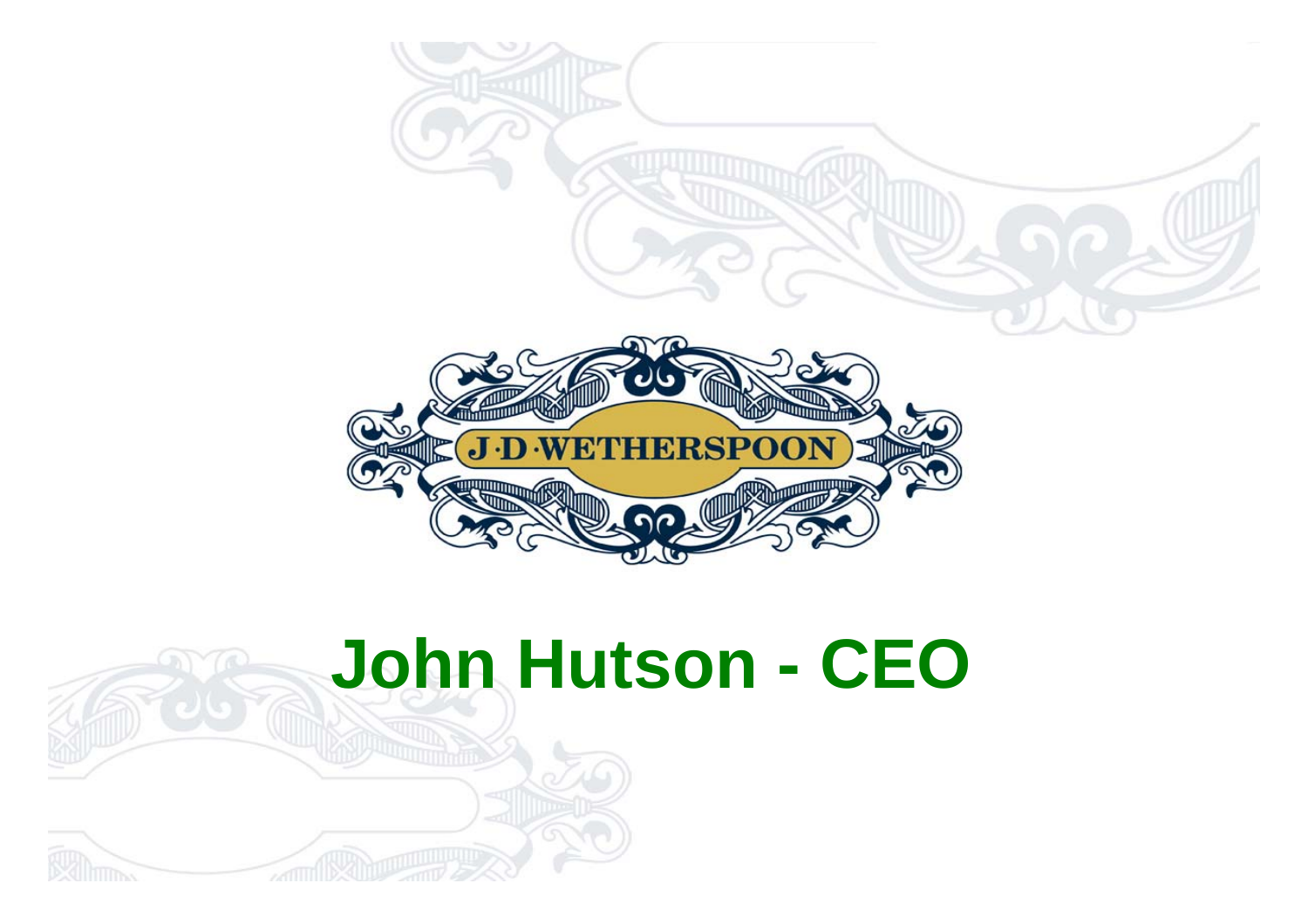## **Business Update**

**HERSPOC** 

- $\bullet$ **Property**
- $\bullet$ New openings
- $\bullet$ Continued improvement
- $\bullet$ Current trading and outlook

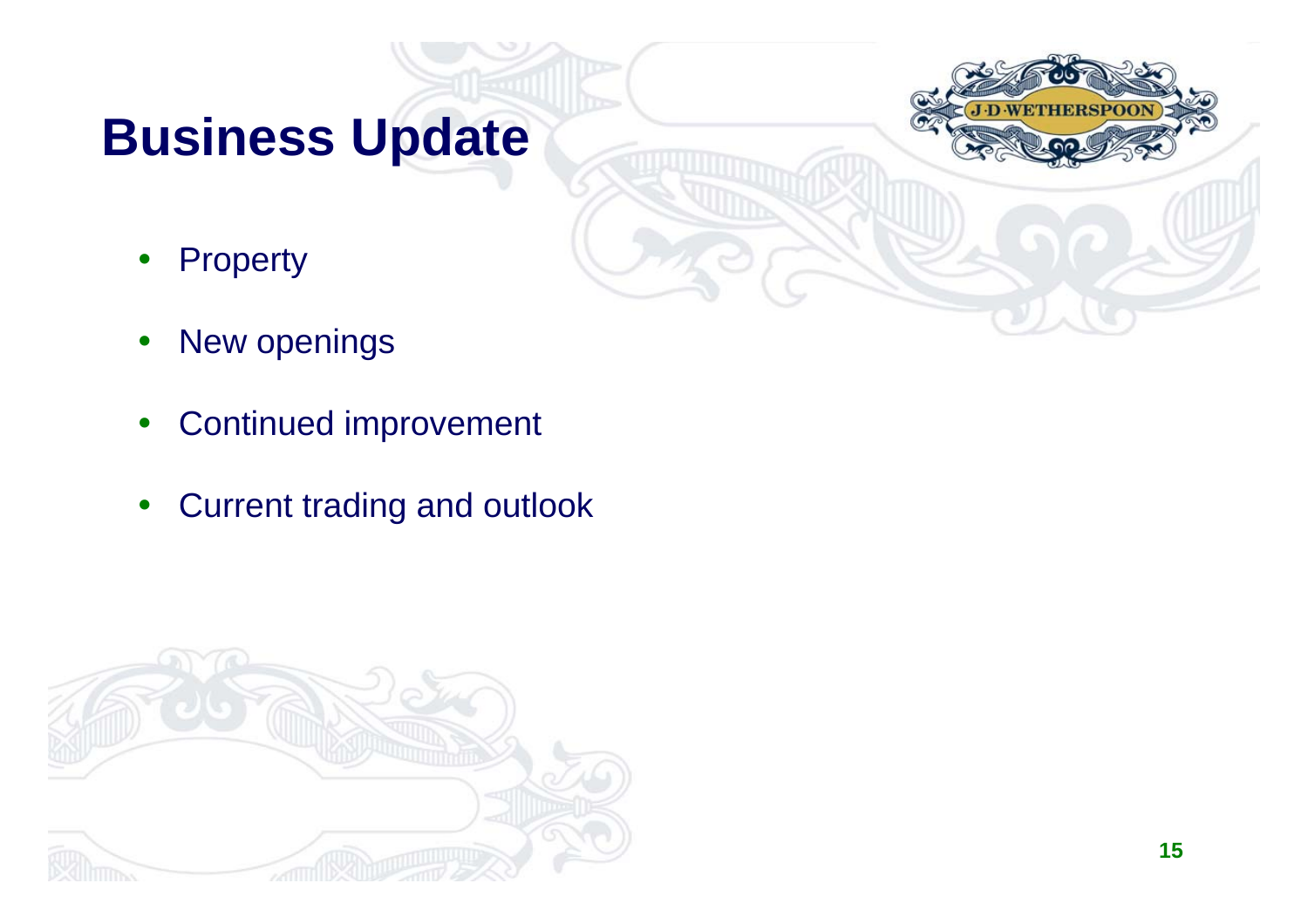## **Property Update**

Trading pubs at start of FY 775 731 Freehold pubs opened Leasehold pubs opened Closures -2

> **Leasehold 458(58%)**

**Freehold 329 (42%)**

Total trading pubs 787 775





| • Average cost of development £1.12m, |
|---------------------------------------|
| up from £849k last half year          |

 Closures as result of a relocation of our unit at Gatwick Airport (South terminal) and one pub in London.

20 pubs opened as of 11 March 2011

O 15 pubs on site as of 11 March 2011

#### Opportunities remain for profitable investment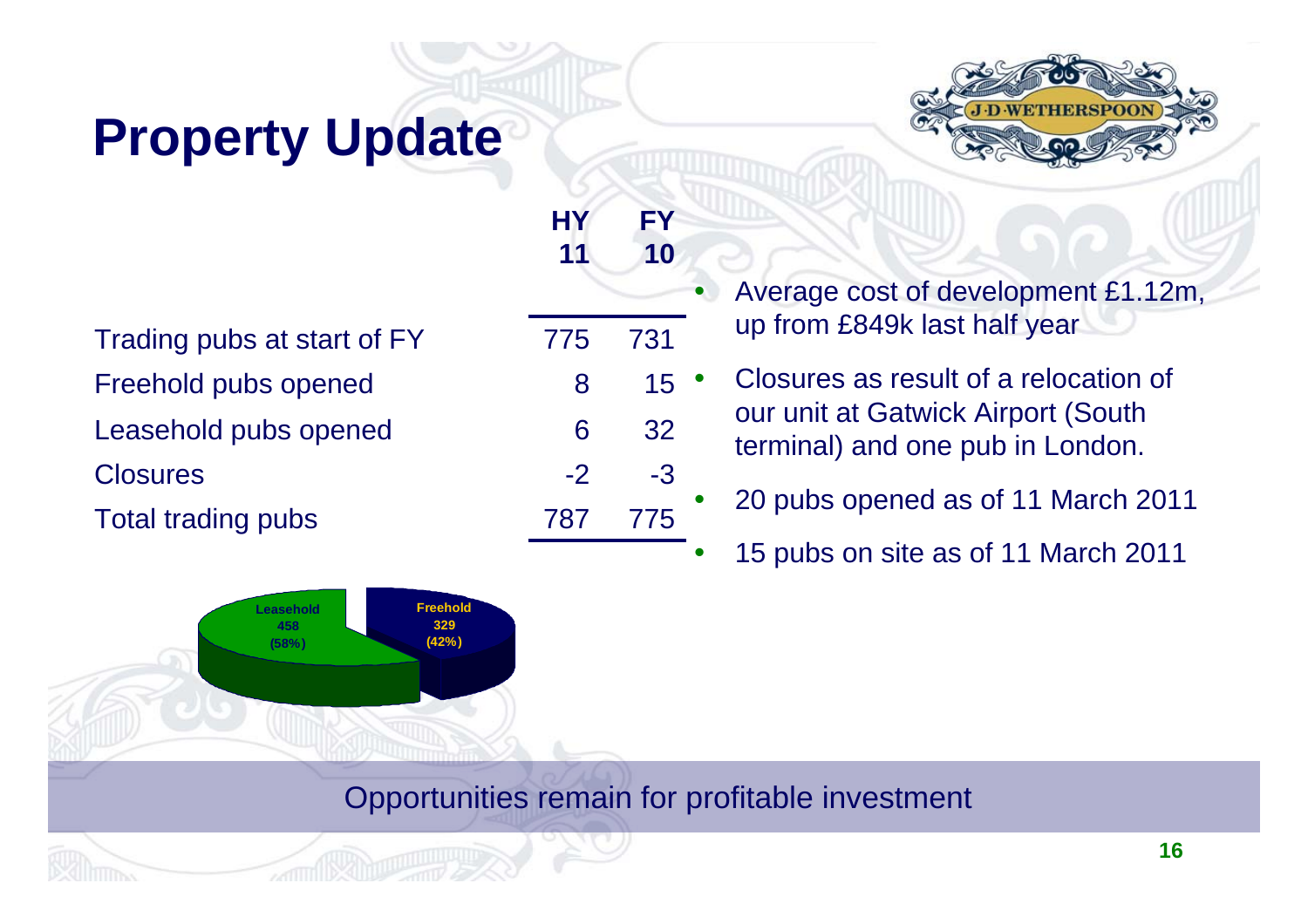#### **The Green Parrot, Perranporth**  Open Date: 22nd October 2010







Acquired from: private owner Customer Area: 4,533 sq ft Development Costs: £1,293k

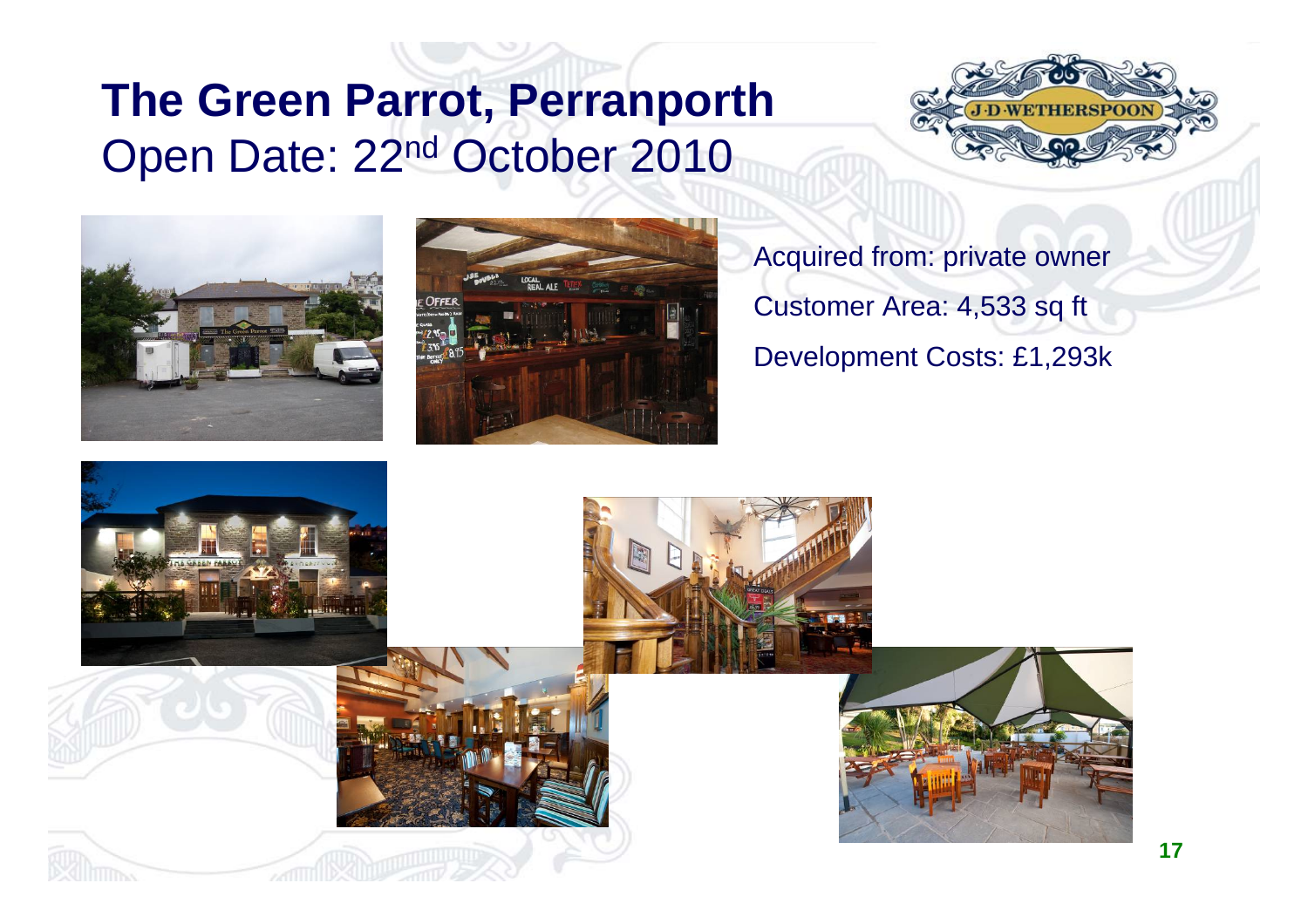### **The Sheaf Island, Sheffield**  Open Date: 17th September 2010







Acquired from: private owner Customer Area: 4,129 sq ft Development Costs: £1,285k

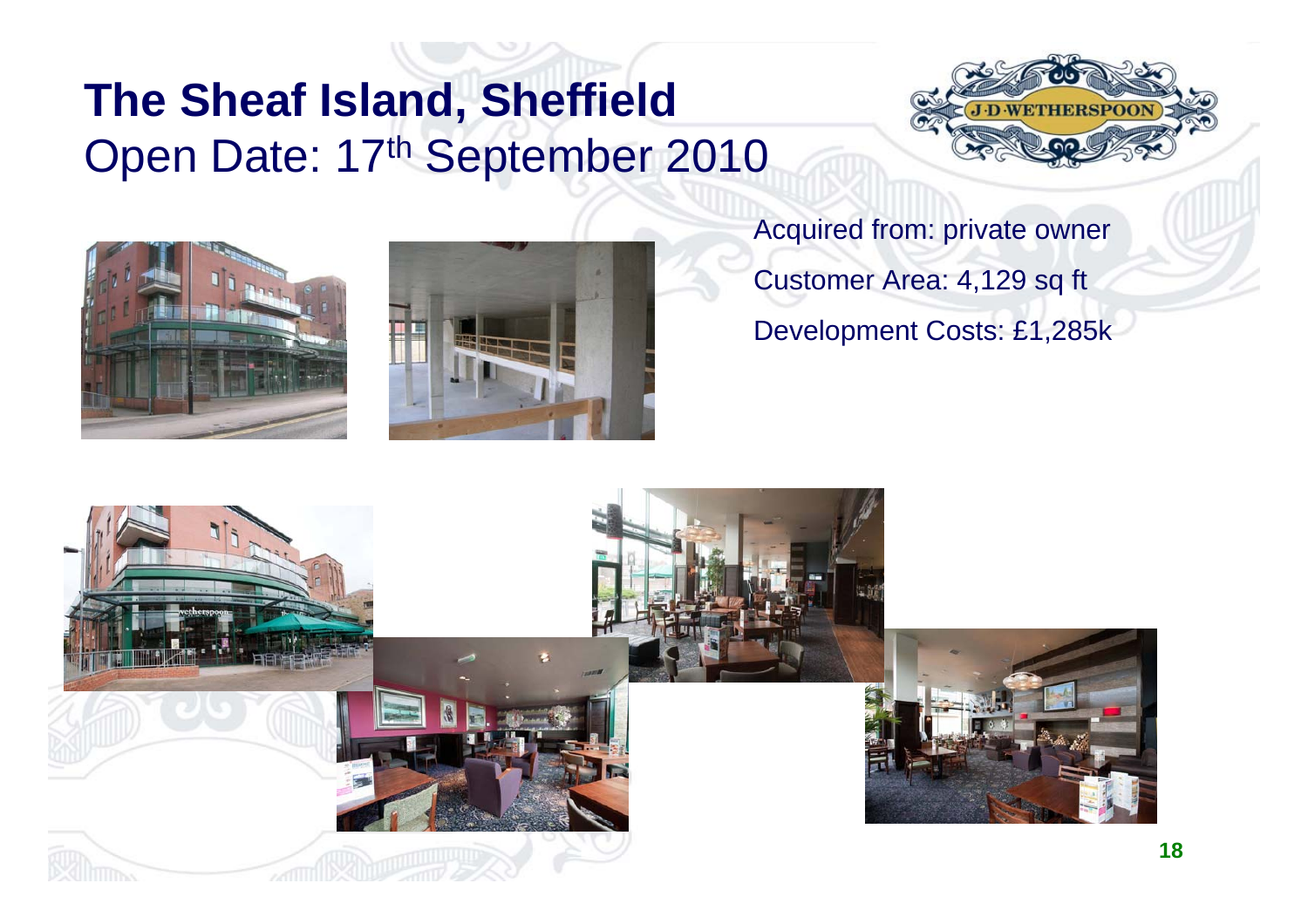### **The Foley Arms, Great Malvern**  Open Date: 7 December 2010







Acquired from: private owner Customer Area: 4,832 sq ft Development Costs: £2,209k

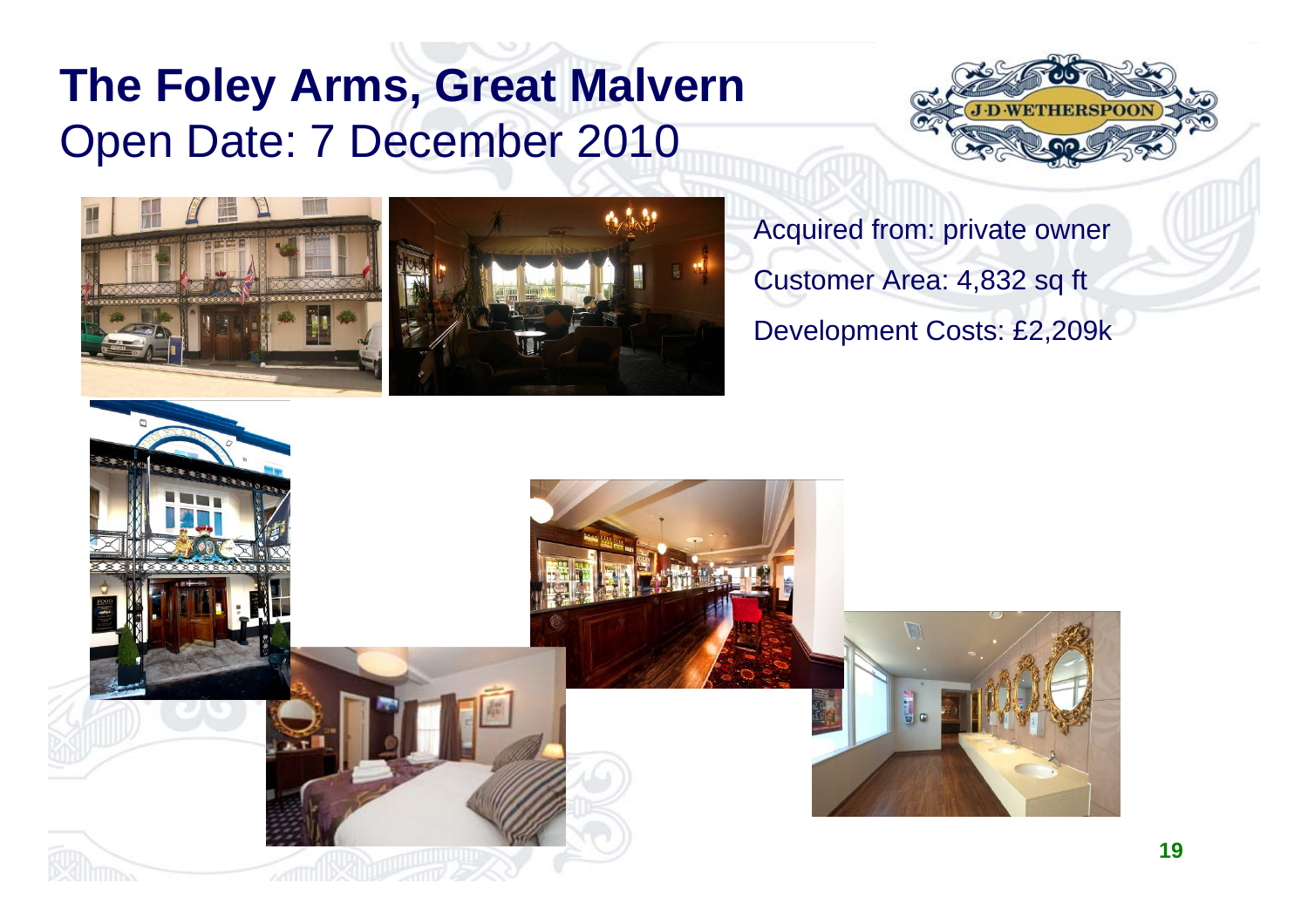## **Continued Improvement**



- $\bullet$ Over 232 pubs are in the CAMRA Good Beer Guide
- $\bullet$ Record ever coffee sales
- $\bullet$ Britain's Top Employers 2011 Award
- $\bullet$ Raised over £4m for CLIC Sargent (for children with cancer)
- $\bullet$ 144 Loo Awards
- $\bullet$ Apprenticeships and under 18 employees
- $\bullet$ Reinvestment – Aztec, toilets, carpets etc
- $\bullet$  Bonus – £12.3m paid in H1, 94% of bonus awards made to employees below board level

Ongoing improvements in the business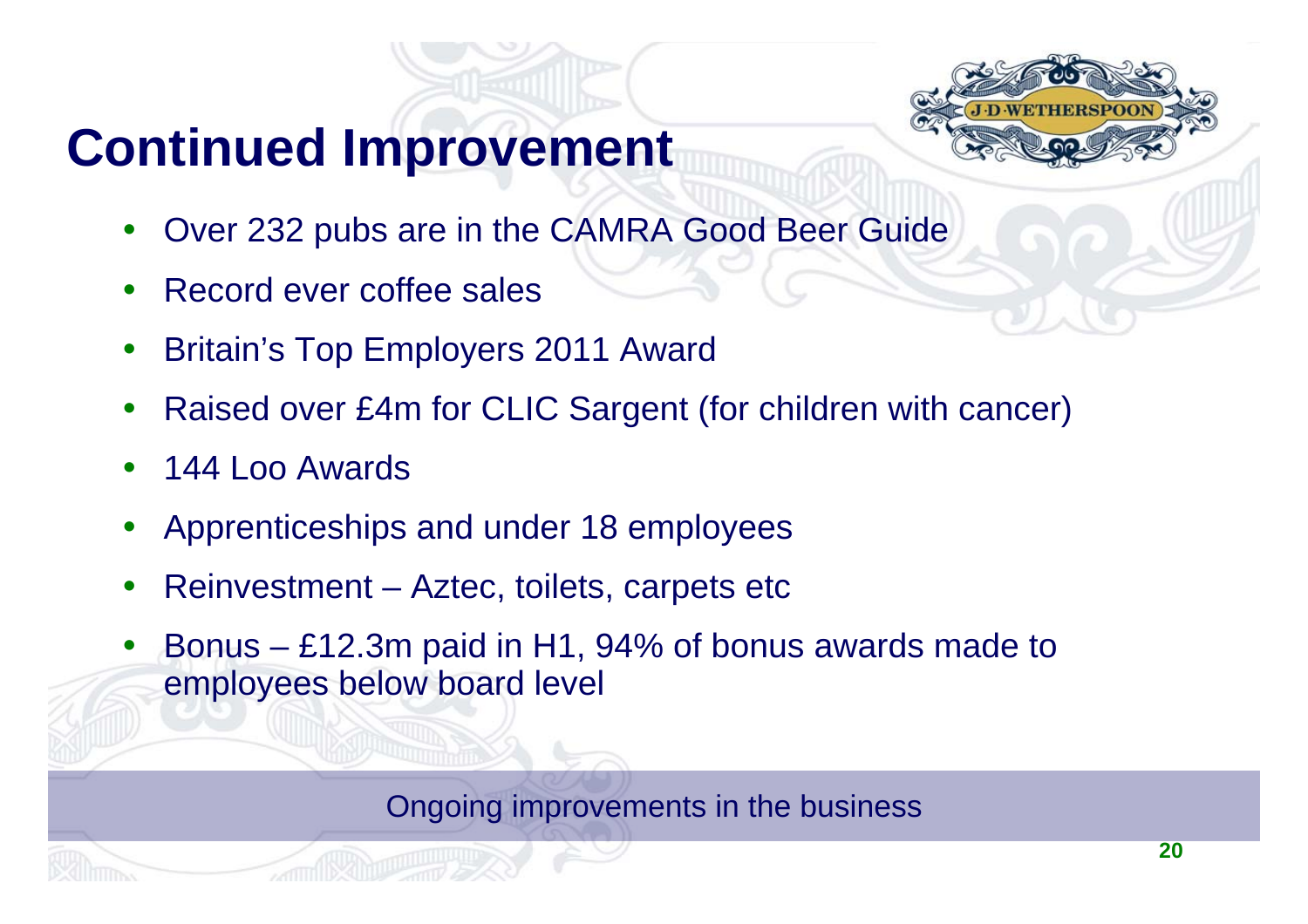## **Current Trading and Outlook**



- $\bullet$ Inflation expected in operating costs
- $\bullet$ Opportunities for profitable investment
- $\bullet$  Largest ever ale festival expected this spring
	- Ale festival 23 March 10 April
- $\bullet$  LFL sales for the 6 weeks to 6 March 2011 were 2.8% with total sales growth of 7.9%

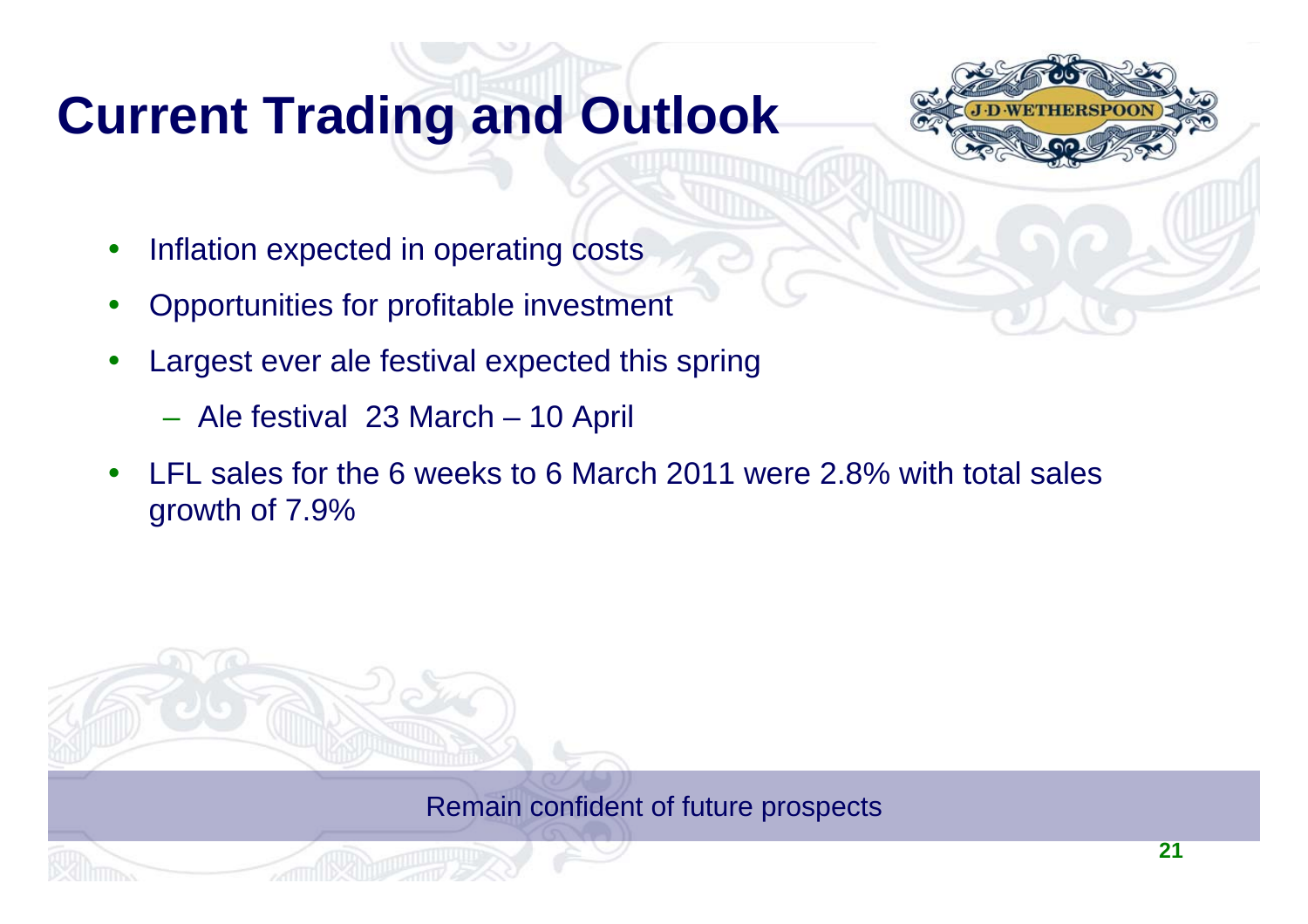## **Appendices**



- $\bullet$ A 10 Year Financial Graphs
- $\bullet$ • B 10 Year Trends
- $\bullet$ C Capital Trends
- $\bullet$ D ROC/CROCCE/ROE
- $\bullet$ • E ROC/CROCCE/ROE Calculations
- $\bullet$ F Net Debt year on year movement
- $\bullet$ G Cash flow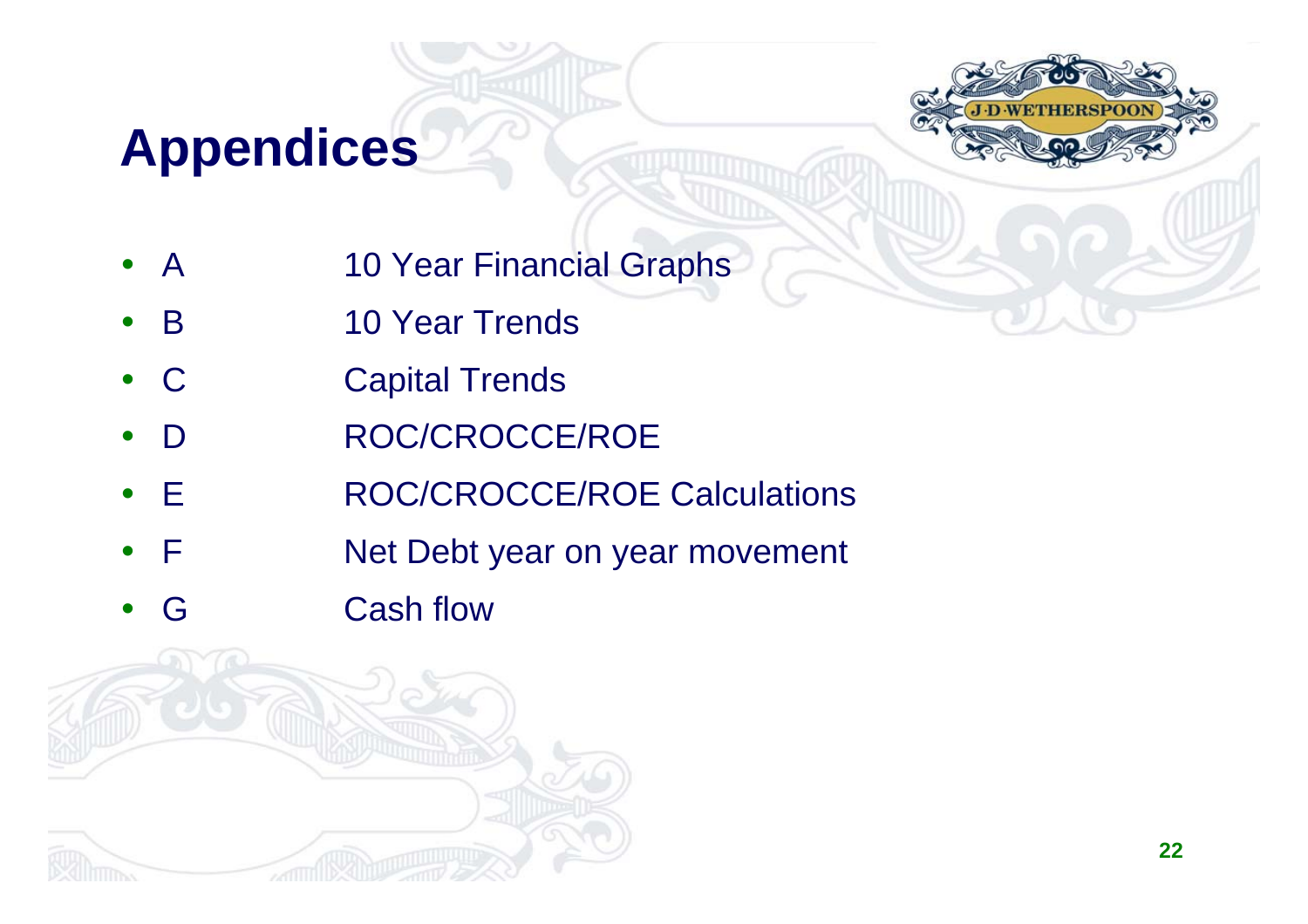#### **Appendix A 10 Year Summary**





Turnover



Average Sales Per Pub Week (including VAT) **£000**



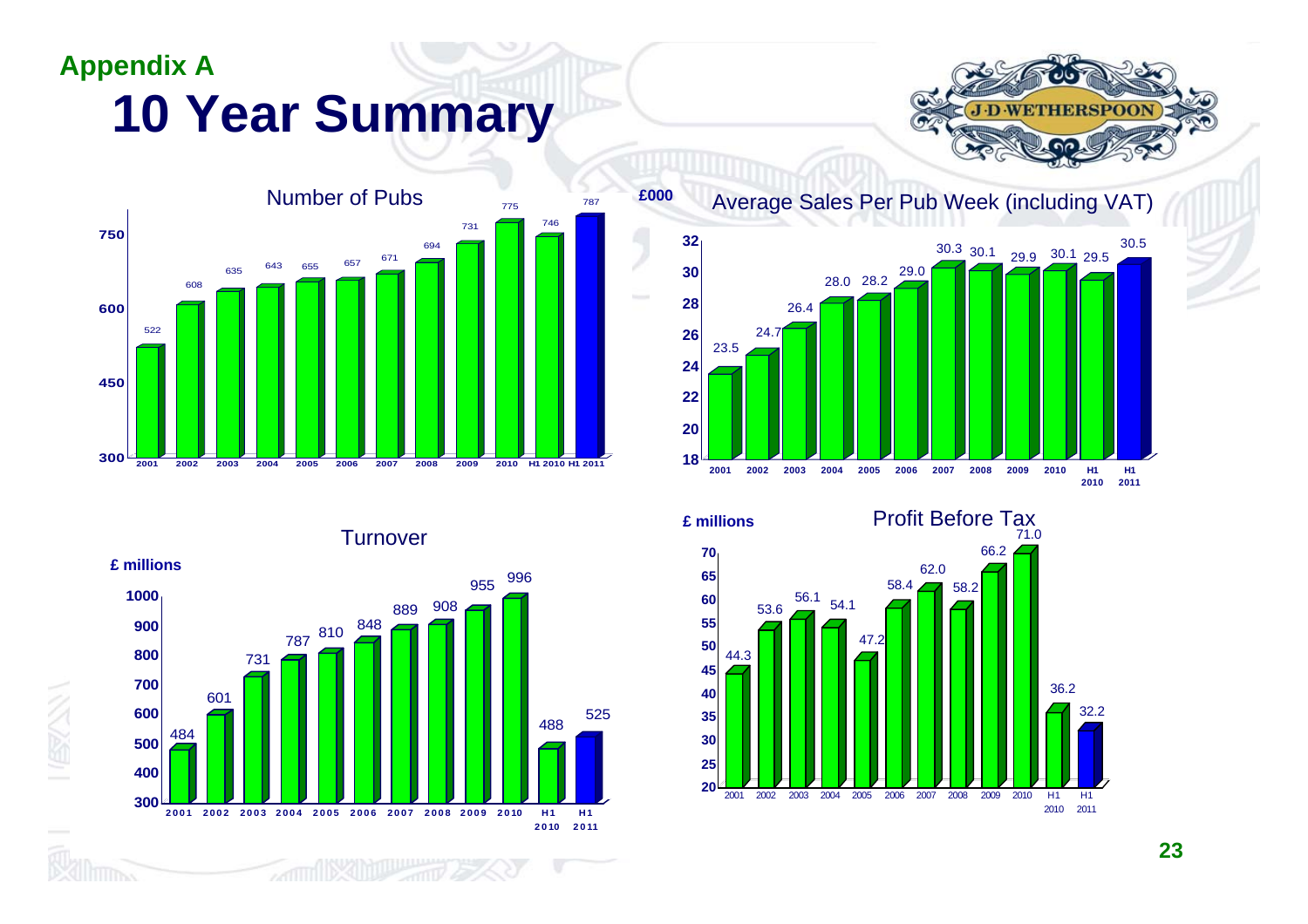#### **Appendix B**

## **JDW - Financial Trends**



|                                            | 2002  | 2003  | 2004  | 2005  | 2006  | 2007  | 2008  | 2009  | 2010  | 2010<br>H1 | 2011<br>H1 |
|--------------------------------------------|-------|-------|-------|-------|-------|-------|-------|-------|-------|------------|------------|
| Sales per pub (£000)                       | 1,093 | 1,169 | 1,239 | 1,246 | 1,283 | 1,354 | 1,333 | 1,344 | 1,335 | 661        | 674        |
| EBITDA per pub (£000)<br>(1)               | 207.4 | 201.9 | 204.4 | 195.7 | 205.6 | 219.0 | 211.6 | 212.9 | 205.8 | 96.2       | 97.6       |
| Number of pubs                             | 608   | 635   | 643   | 655   | 657   | 671   | 694   | 731   | 775   | 746        | 787        |
| % freeholds (%)                            | 42    | 42    | 41    | 41    | 41    | 42    | 42    | 42    | 41    | 41         | 42         |
| <b>CROCCE (%) (2)</b>                      | 13.9  | 13    | 12.6  | 11.7  | 11.9  | 12.2  | 11.3  | 11.1  | 10.8  | 10.7       | 10.3       |
| Cash return on equity (%)<br>(2)           | 18.8  | 17.1  | 15.8  | 14.4  | 14.7  | 15.5  | 14.2  | 13.5  | 12.6  | 13.0       | 11.1       |
| Free cash flow per share<br>(pence)        | 33.5  | 38.8  | 36.7  | 37.1  | 42.1  | 35.6  | 50.6  | 71.7  | 51.3  | 15.3       | 16.4       |
| Adjusted earnings per<br>share (pence) (3) | 16.6  | 17.0  | 17.7  | 16.9  | 24.1  | 28.1  | 25.7  | 32.6  | 34.9  | 17.5       | 15.9       |

(1) Excluding sale & leaseback (2) See appendix D for calculation (3) Excluding exceptional items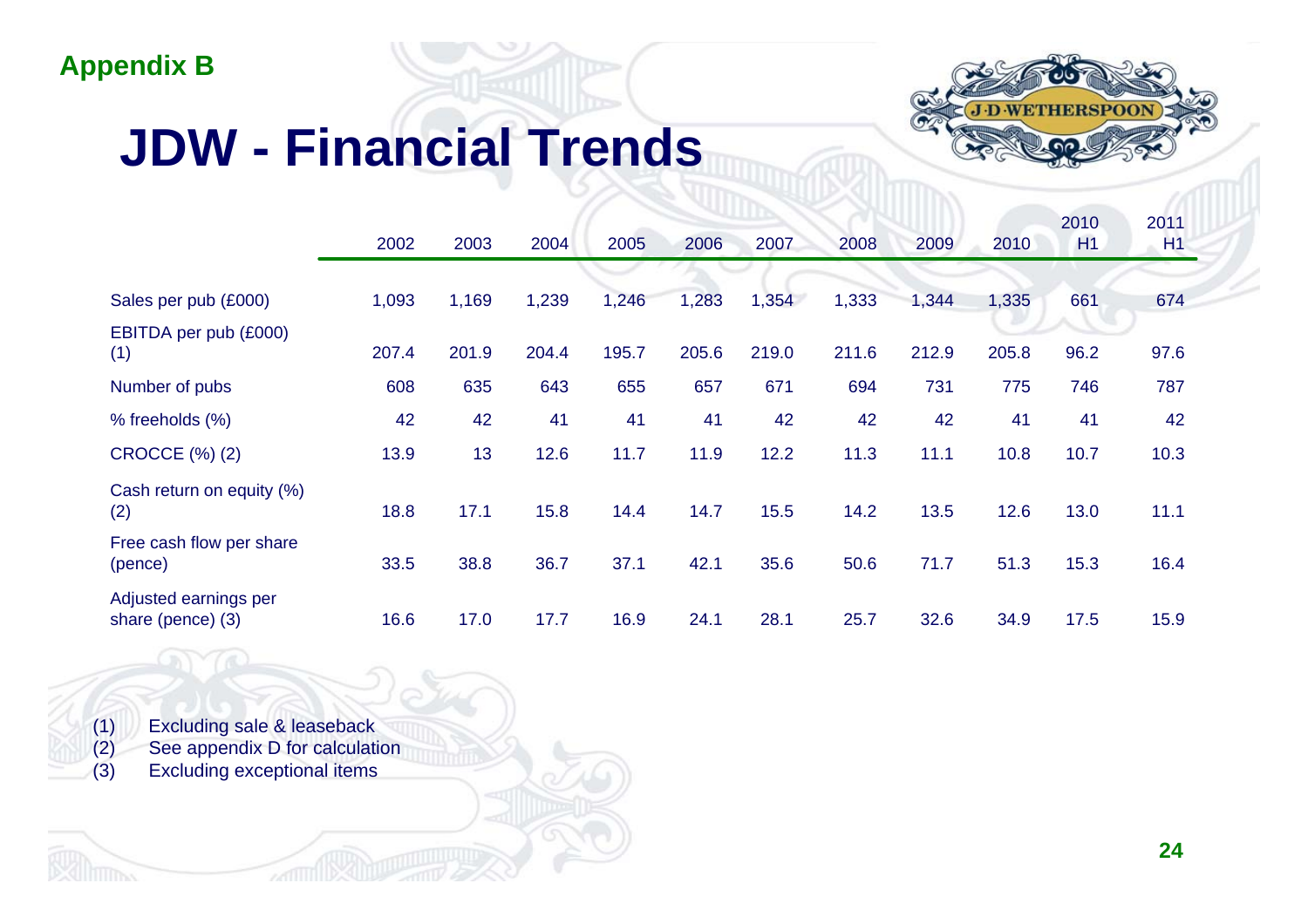#### **Appendix C**

## **Capital Trends**



| <b>Financial Year</b>                          | 2002   | 2003   | 2004   | 2005   | 2006   | 2007   | 2008   | 2009   | 2010   | 2010<br><u>H1</u> | 2011<br>H1 |
|------------------------------------------------|--------|--------|--------|--------|--------|--------|--------|--------|--------|-------------------|------------|
| Size (sq.ft.) - Openings                       | 3,808  | 3,721  | 4,317  | 4,176  | 3,928  | 3,855  | 3,618  | 3,359  | 3,781  | 4,123             | 3,377      |
| Number of openings                             | 87     | 45     | 28     | 13     | 9      | 18     | 23     | 39     | 47     | 17                | 14         |
| % which are freehold                           | 53     | 56     | 43     | 54     | 22     | 61     | 57     | 33     | 32     | 12                | 57         |
| Freehold average cost (£k)                     | 597    | 511    | 640    | 873    | 625    | 750    | 958    | 765    | 857    | 615               | 813        |
| Average development cost (£k,<br>excluding FH) | 1,262  | 1,317  | 1,431  | 1,401  | 1,301  | 1,520  | 1,498  | 851    | 857    | 849               | 1,120      |
| Average cost per sq.ft.                        | 331    | 354    | 331    | 335    | 331    | 394    | 414    | 253    | 226    | 206               | 332        |
| Population within 2 miles                      | 70,000 | 73,000 | 51,000 | 64,000 | 59,000 | 45,000 | 50,000 | 38,000 | 67,000 | 58,000            | 69,000     |

\* Excluding Airport Sites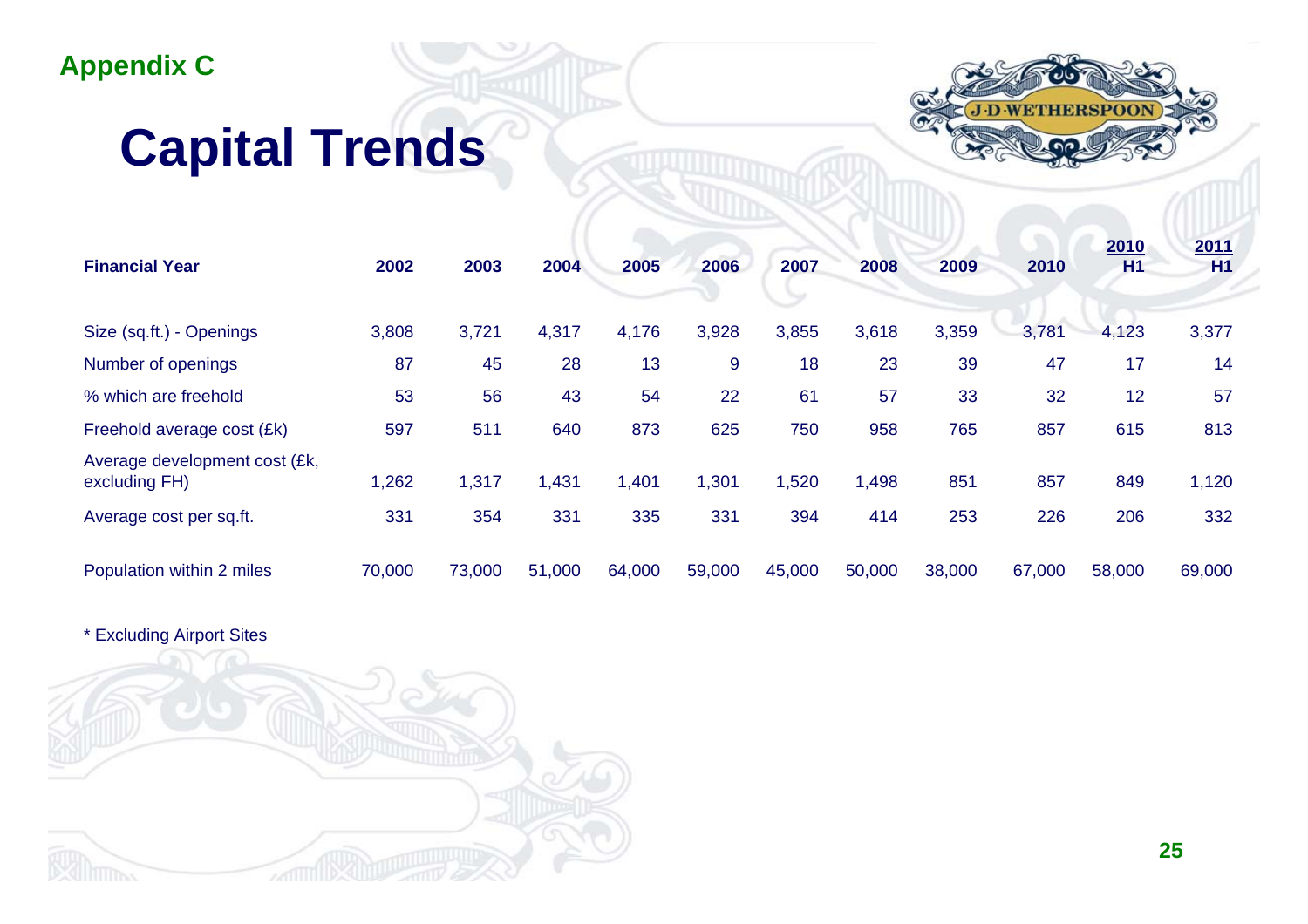#### **Appendix D**

## **ROC/CROCCE/ROE**



| 2011 H1 | 2010 H1 |
|---------|---------|
|         |         |

| • P&L return on capital | $11.7\%$ | 11.5%    |
|-------------------------|----------|----------|
| • CROCCE                | 10.3%    | $10.7\%$ |
| • P&L return on equity  | 15.8%    | 19.2%    |
| • Cash return on equity | $11.1\%$ | 13.0%    |

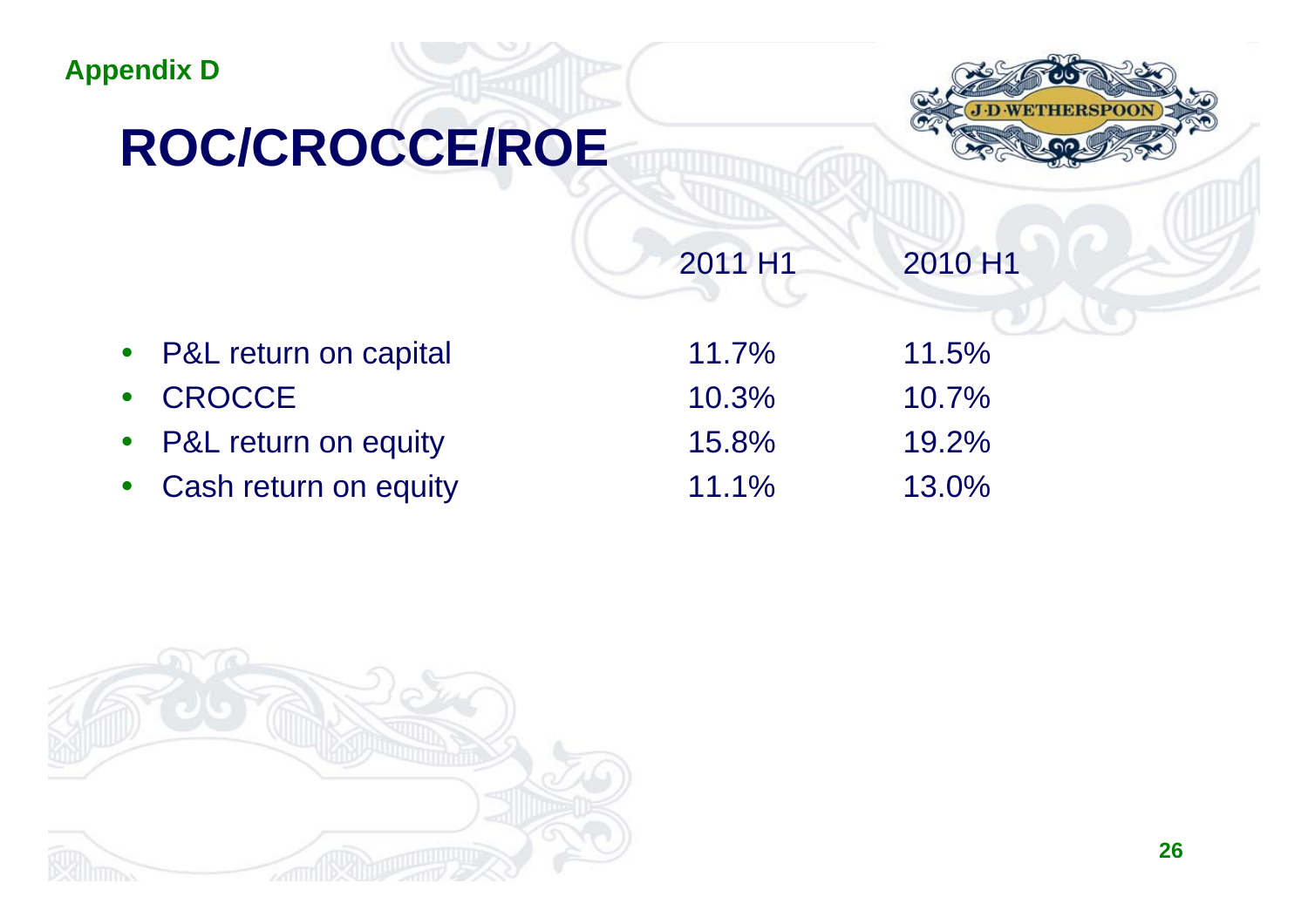#### **Appendix D1**

## **ROC/CROCCE/ROE**



**H1** 

|                            |          | Η1     | Η1     |
|----------------------------|----------|--------|--------|
|                            |          | 2011   | 2010   |
|                            |          | £000   | £000   |
| Profit after tax           | $\sf(a)$ | 22,142 | 24,375 |
| Add: interest              | (b)      | 17,348 | 12,637 |
| <b>Profit pre-interest</b> | (c)      | 39,490 | 37,012 |
| Add: deferred tax          |          | 313    | 833    |
| <b>Depreciation</b>        |          | 21,557 | 22,180 |
| Cash return                | (d)      | 61,360 | 60,025 |
|                            |          |        |        |

|              | <b>11.5%</b> |
|--------------|--------------|
| 10.3%        | 10.7%        |
| <b>15.8%</b> | 19.2%        |
| 11.1%        | 13.0%        |
|              | 11.7%        |

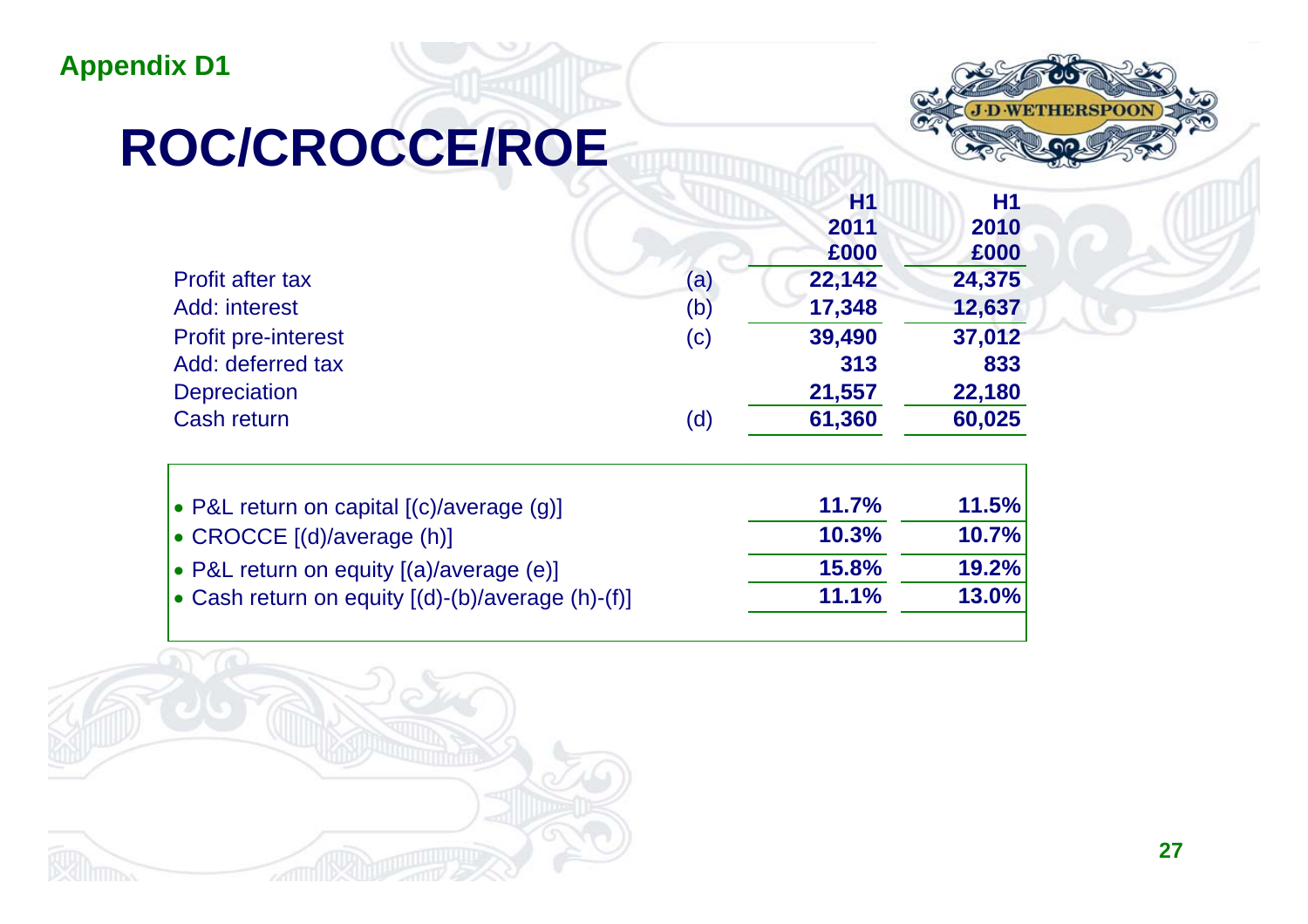#### **Appendix E**



## **ROC/CROCCE/ROE**

|     | Η1        | FY        |
|-----|-----------|-----------|
|     | 2011      | 2010      |
|     | £000      | £000      |
|     | 190,621   | 162,142   |
|     | 47,817    | 47,817    |
|     | 50,346    | 61,391    |
| (e) | 288,784   | 271,350   |
| (f) | 406,101   | 388,391   |
| (g) | 694,885   | 659,741   |
|     | 76,060    | 75,579    |
|     | (14, 782) | (17, 597) |
|     | 476,782   | 455,224   |
|     | (10, 775) | (11, 052) |
| (h) | 1,222,170 | 1,161,895 |
|     |           |           |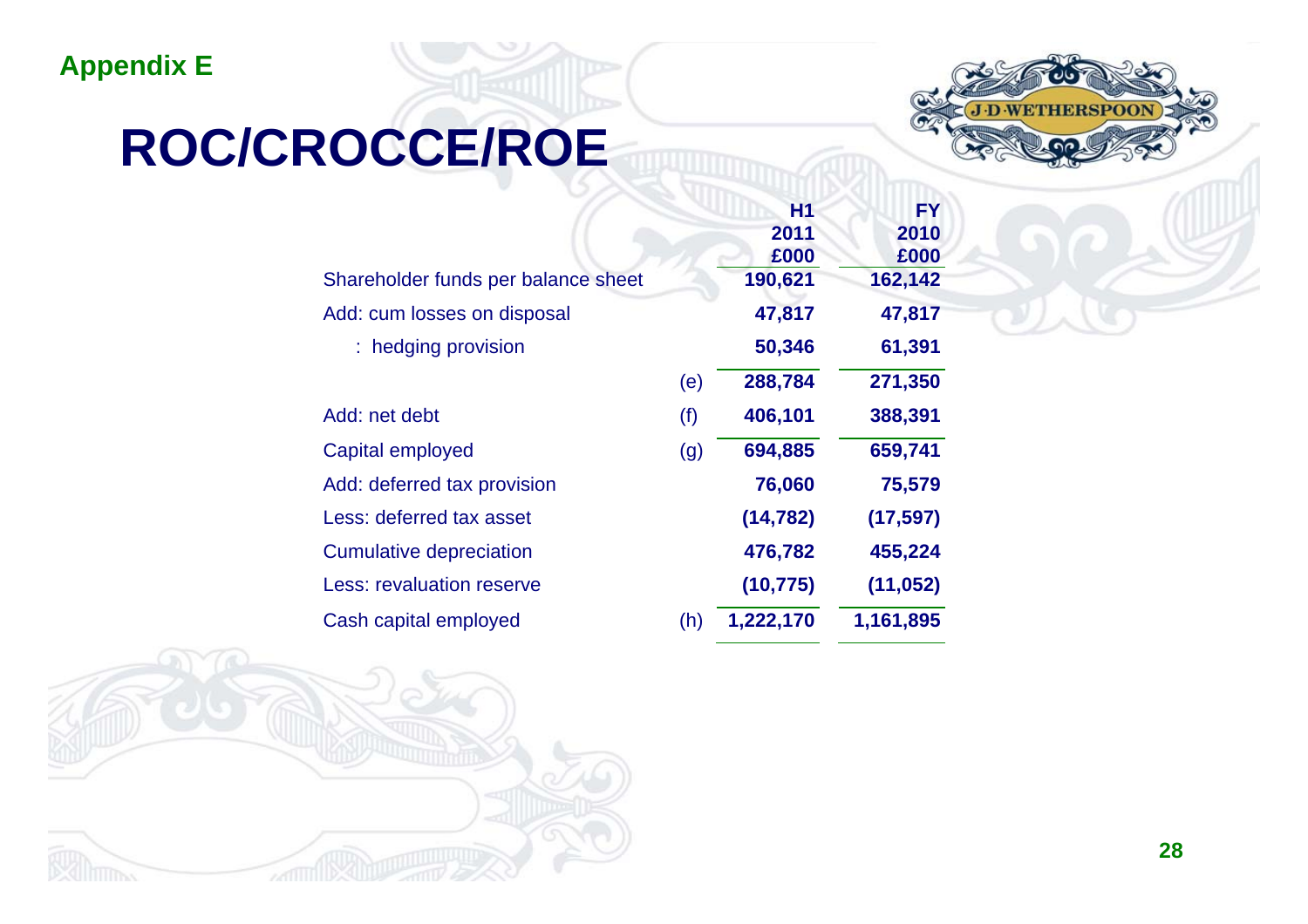**Appendix F**

## **Movement in Net Borrowings**



#### **Jan 2011 Vs Jan 2010**

**Overall increase in net borrowings of £17.7m from July 10 (2010: increase of £2.8m).** 

**Compared to last half year, the difference of £ 14.9 m represents:**

|                            | £m     |
|----------------------------|--------|
| Cash operating profit      | 0.7    |
| <b>Working capital</b>     | 8.5    |
| Cash from operations       | 9.2    |
| Interest                   | (1.0)  |
| Tax                        | (0.1)  |
| Capital reinvestment       | (7.1)  |
| <b>SIPS</b>                | 0.5    |
| Free cash flow             | 1.5    |
| Investment in new pubs     | (14.0) |
| <b>Issue of new shares</b> | (0.2)  |
| Share buy backs            | (1.2)  |
| Non cash movement          | (1.0)  |
| Net borrowings             |        |
|                            |        |